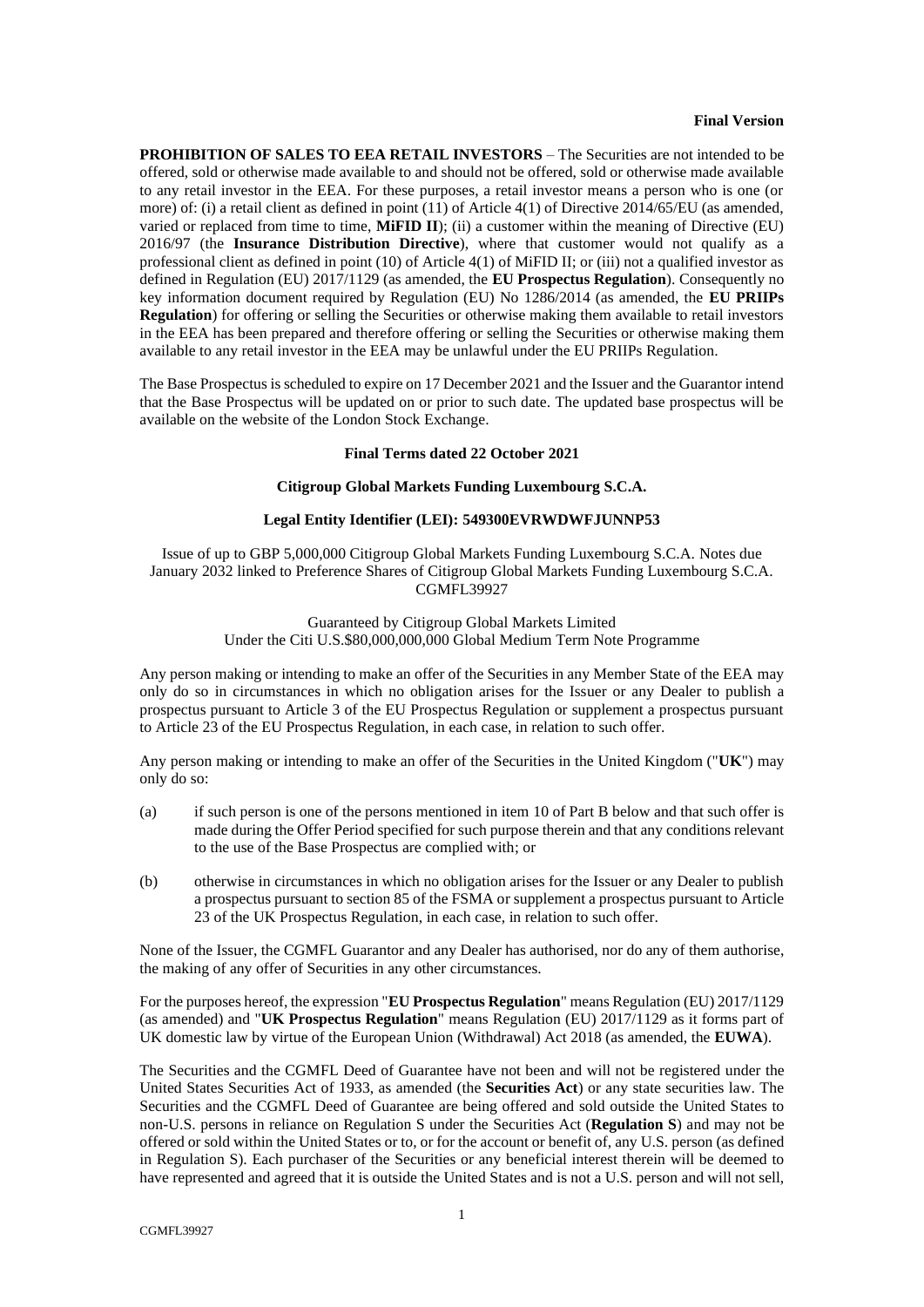pledge or otherwise transfer the Securities or any beneficial interest therein at any time within the United States or to, or for the account or benefit of, a U.S. person, other than the Issuer or any affiliate thereof. The Securities and the CGMFL Deed of Guarantee do not constitute, and have not been marketed as, contracts of sale of a commodity for future delivery (or options thereon) subject to the United States Commodity Exchange Act, as amended, and trading in the Securities has not been approved by the United States Commodity Futures Trading Commission under the United States Commodity Exchange Act, as amended. For a description of certain restrictions on offers and sales of Securities, see "*General Information relating to the Programme and the Securities - Subscription and Sale and Transfer and Selling Restrictions*" in the Base Prospectus.

The Securities may not be offered or sold to, or acquired by, any person that is, or whose purchase and holding of the Securities is made on behalf of or with "plan assets" of, an employee benefit plan subject to Title I of the U.S. Employee Retirement Income Security Act of 1974, as amended (**ERISA**), a plan, individual retirement account or other arrangement subject to Section 4975 of the U.S. Internal Revenue Code of 1986, as amended (the **Code**) or an employee benefit plan or other plan or arrangement subject to any laws, rules or regulations substantially similar to Title I of ERISA or Section 4975 of the Code.

# <span id="page-1-0"></span>**PART A – CONTRACTUAL TERMS**

The Securities are English Law Securities. A Summary of the Securities is annexed to these Final Terms.

Terms used herein shall be deemed to be defined as such for the purposes of the Conditions set forth under the section entitled "*General Conditions of the Securities*", the Valuation and Settlement Schedule and the Underlying Schedule applicable to the Underlying in the Base Prospectus and the Supplements, which together constitute a base prospectus for the purposes of the EU Prospectus Regulation and the UK Prospectus Regulation.

This document constitutes the Final Terms of the Securities described herein for the purposes of Article 8(4) of the EU Prospectus Regulation and the UK Prospectus Regulation. This Final Terms must be read in conjunction with the Base Prospectus as so supplemented. Full information on the Issuer, the CGMFL Guarantor and the offer of the Securities is only available on the basis of the combination of this Final Terms and the Base Prospectus as so supplemented up to, and including, the later of the close of the offer period and the date of listing of the Securities.

The Base Prospectus and the Supplements are available for viewing at the offices of the Paying Agents and on the website of Euronext Dublin (www.ise.ie). In addition, this Final Terms is available on the website of the Issuer and/or the Dealer [\(https://citibankinternational.co.uk/EN/Home\)](https://citibankinternational.co.uk/EN/Home).

For the purposes hereof, **Base Prospectus** means the CGMFL Underlying Linked Notes Base Prospectus relating to the Programme dated 18 December 2020, as supplemented by a Supplement (No.1) dated 16 February 2021 (**Supplement No. 1**), a Supplement (No.2) dated 16 March 2021 (**Supplement No. 2**), a Supplement (No.3) dated 27 April 2021 (**Supplement No. 3**), a Supplement (No.4) dated 20 May 2021 (**Supplement No. 4)**, a Supplement (No.5) dated 6 August 2021 (**Supplement No. 5**), a Supplement (No.6) dated 27 August 2021 (**Supplement No. 6**), a Supplement (No.7) dated 23 September 2021 (**Supplement No. 7**) and a Supplement (No.8) dated 15 October 2021 (**Supplement No. 8** and, together with Supplement No. 1, Supplement No. 2, Supplement No. 3, Supplement No. 4, Supplement No. 5, Supplement No. 6 and Supplement No. 7, the **Supplements**).

| 1. | (i)   | Issuer:           | Citigroup Global Markets Funding Luxembourg<br>S.C.A. |
|----|-------|-------------------|-------------------------------------------------------|
|    | (i)   | Guarantor:        | Citigroup Global Markets Limited                      |
| 2. | (i)   | Type of Security: | <b>Notes</b>                                          |
|    | (ii)  | Series Number:    | <b>CGMFL39927</b>                                     |
|    | (iii) | Tranche Number:   |                                                       |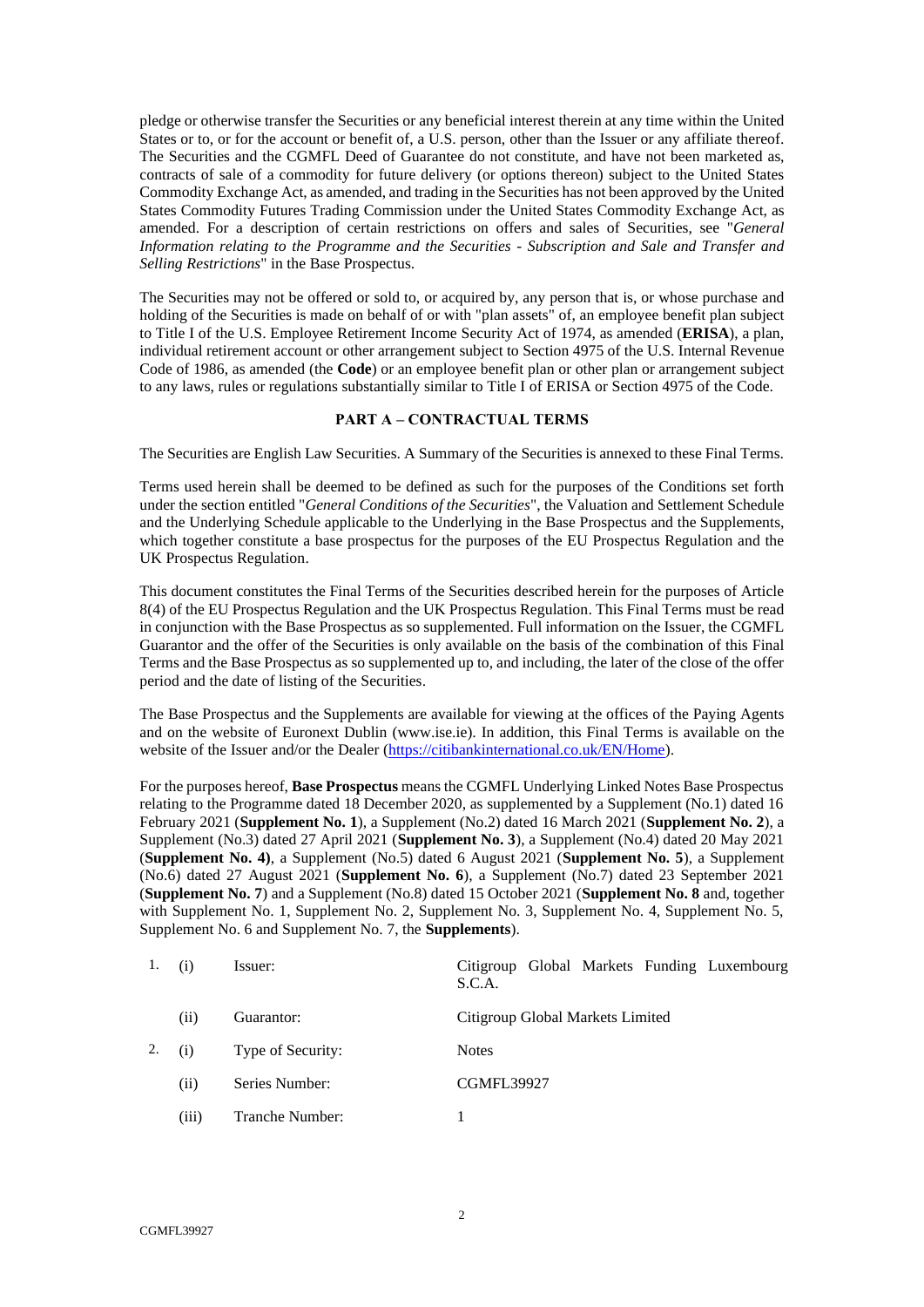|     | (iv)                  | Date on which the Securities will<br>be consolidated and form a<br>single Series: | Not Applicable                                                                                                                                                                                                                                              |
|-----|-----------------------|-----------------------------------------------------------------------------------|-------------------------------------------------------------------------------------------------------------------------------------------------------------------------------------------------------------------------------------------------------------|
| 3.  |                       | Specified Currency or currencies:                                                 | <b>GBP</b>                                                                                                                                                                                                                                                  |
| 4.  |                       | Aggregate Principal Amount:                                                       |                                                                                                                                                                                                                                                             |
|     | (i)                   | Series:                                                                           | Up to GBP 5,000,000                                                                                                                                                                                                                                         |
|     | (ii)                  | Tranche:                                                                          | Up to GBP 5,000,000                                                                                                                                                                                                                                         |
| 5.  | <b>Issue Price:</b>   |                                                                                   | 100 per cent. of the Aggregate Principal Amount                                                                                                                                                                                                             |
| 6.  | (i)                   | <b>Specified Denominations:</b>                                                   | GBP 1,000 and integral multiples of GBP 1.00                                                                                                                                                                                                                |
|     | (ii)                  | <b>Calculation Amount:</b>                                                        | <b>GBP 1.00</b>                                                                                                                                                                                                                                             |
| 7.  | (i)                   | <b>Issue Date:</b>                                                                | 6 January 2022, which is expected to be 9 Business<br>Days following the Initial Preference Share Reference<br>Date                                                                                                                                         |
|     | (ii)                  | <b>Interest Commencement Date:</b>                                                | Not Applicable                                                                                                                                                                                                                                              |
| 8.  | <b>Maturity Date:</b> |                                                                                   | The Final Valuation Date                                                                                                                                                                                                                                    |
| 9.  |                       | Type of Securities:                                                               | The Securities do not bear or pay any interest                                                                                                                                                                                                              |
|     |                       |                                                                                   | The Securities are Underlying Linked Securities and<br>the Redemption Amount of the Securities is<br>determined in accordance with item 14(iv) and, as the<br><b>Underlying Linked Securities Redemption Provisions</b><br>are applicable, item 14(v) below |
|     |                       |                                                                                   | The Securities are Cash Settled Securities                                                                                                                                                                                                                  |
|     |                       | 10. Put/Call Options:                                                             | Not Applicable                                                                                                                                                                                                                                              |
| 11. | (i)                   | Status of the Securities:                                                         | Senior                                                                                                                                                                                                                                                      |
|     | (ii)                  | Status of the CGMHI Deed of<br>Guarantee:                                         | Not Applicable                                                                                                                                                                                                                                              |
|     | (iii)                 | Status of the CGMFL Deed of<br>Guarantee:                                         | Senior                                                                                                                                                                                                                                                      |
|     |                       |                                                                                   | PROVISIONS RELATING TO HNDERLVING LINKED SECHRITIES AND EARLY                                                                                                                                                                                               |

# **PROVISIONS RELATING TO UNDERLYING LINKED SECURITIES AND EARLY REDEMPTION**

| 12. | Underlying<br><b>Provisions:</b> |     | Linked                             | <b>Securities</b> | Applicable – the provisions in the Valuation and<br>Settlement Schedule apply (subject as provided in any<br>relevant Underlying Schedule) |
|-----|----------------------------------|-----|------------------------------------|-------------------|--------------------------------------------------------------------------------------------------------------------------------------------|
|     | (i)                              |     | Underlying:                        |                   |                                                                                                                                            |
|     |                                  | (A) | Description<br>Underlyings $(s)$ : | οf                | Preference Share in Citigroup Global Markets<br>Funding Luxembourg S.C.A. (Class 309, ISIN:<br>CGMFLPRE0B15)                               |
|     |                                  | (B) | Classification:                    |                   | Preference Share                                                                                                                           |
|     |                                  | (C  | Electronic Page:                   |                   | Bloomberg Page: BS0754199                                                                                                                  |
|     |                                  |     |                                    |                   |                                                                                                                                            |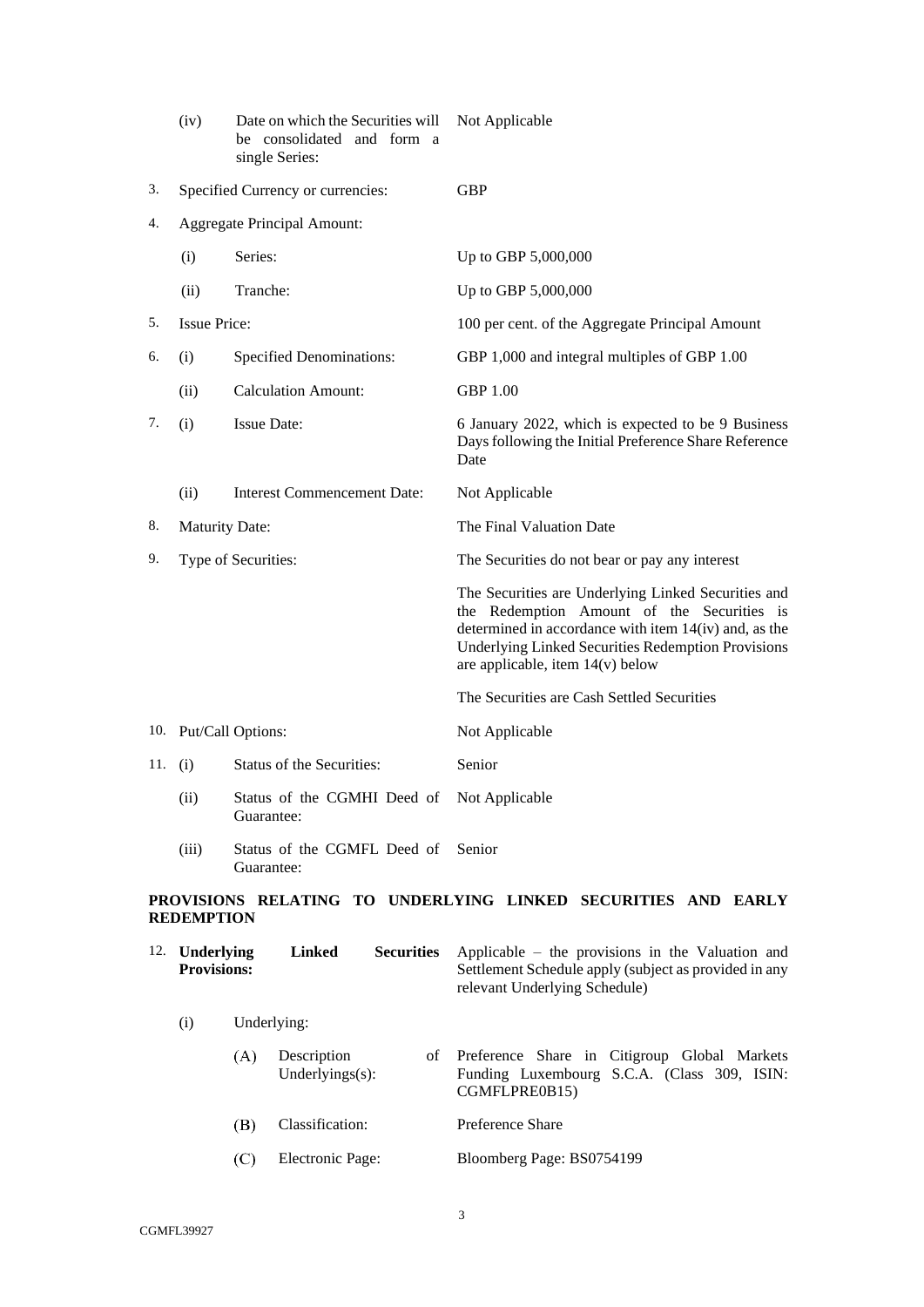(ii) Particulars in respect of each Underlying:

Preference Share(s):

|        | (A)     | Preference<br>Company:                              | Share       | Citigroup Global Markets Funding Luxembourg<br>S.C.A.                               |
|--------|---------|-----------------------------------------------------|-------------|-------------------------------------------------------------------------------------|
|        | (B)     | Initial Preference Share<br>Reference Date:         |             | 17 December 2021, subject as provided in the<br><b>Preference Share Conditions</b>  |
|        | (C)     | Valuation Time:                                     |             | As specified in Preference Share Condition 2                                        |
|        | (D)     | Preference<br><b>Valuation Date:</b>                | Share       | 17 December 2031, subject as provided in the<br>Valuation and Settlement Conditions |
|        | (E)     | Autocall                                            | Observation | 18 December 2023                                                                    |
|        |         | Date(s):                                            |             | 17 December 2024                                                                    |
|        |         |                                                     |             | 17 December 2025                                                                    |
|        |         |                                                     |             | 17 December 2026                                                                    |
|        |         |                                                     |             | 17 December 2027                                                                    |
|        |         |                                                     |             | 18 December 2028                                                                    |
|        |         |                                                     |             | 17 December 2029                                                                    |
|        |         |                                                     |             | 17 December 2030,                                                                   |
|        |         |                                                     |             | subject as provided in the Preference Share<br>Conditions                           |
| (iii)  |         | Elections in respect of each type<br>of Underlying: |             | Not Applicable                                                                      |
| (iv)   |         | Trade Date:                                         |             | 17 December 2021                                                                    |
| (v)    |         | <b>Realisation Disruption:</b>                      |             | Not Applicable                                                                      |
| (vi)   | Hedging | Disruption<br><b>Termination Event:</b>             | Early       | Not Applicable                                                                      |
| (vii)  |         | Hedging Disruption:                                 |             | Applicable                                                                          |
|        |         |                                                     |             | Early Redemption Option: Applicable                                                 |
|        |         |                                                     |             | Early Redemption Amount: As set out in Preference<br>Share Condition 6(d)           |
|        |         |                                                     |             | Deduction of Hedge Costs: Not Applicable                                            |
|        |         |                                                     |             | Deduction of Issuer Costs and Hedging and Funding<br><b>Costs: Not Applicable</b>   |
|        |         |                                                     |             | Additional Costs on account of Early Redemption:<br>Not Applicable                  |
| (viii) |         | Section 871(m) Event:                               |             | Applicable                                                                          |
|        |         |                                                     |             | Early Redemption Option: Applicable                                                 |
|        |         |                                                     |             |                                                                                     |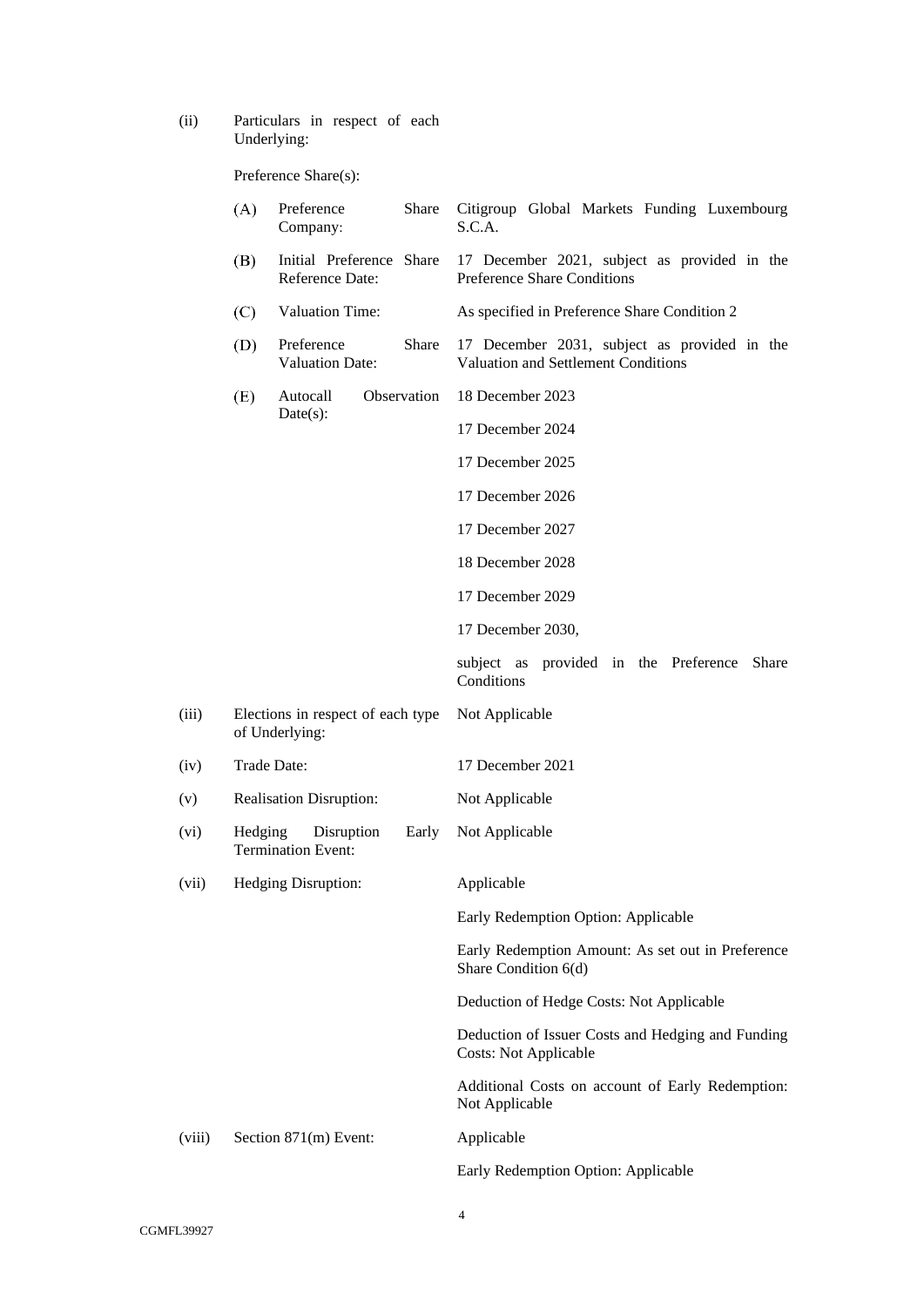|         |                                           | Early Redemption Amount: As set out in Preference<br>Share Condition 6(d)         |
|---------|-------------------------------------------|-----------------------------------------------------------------------------------|
|         |                                           | Deduction of Hedge Costs: Not Applicable                                          |
|         |                                           | Deduction of Issuer Costs and Hedging and Funding<br><b>Costs: Not Applicable</b> |
|         |                                           | Pro Rata Issuer Cost Reimbursement: Not Applicable                                |
|         |                                           | Additional Costs on account of Early Redemption:<br>Not Applicable                |
| (ix)    | Taxation<br>Redemption<br>for<br>Reasons: | Applicable                                                                        |
|         |                                           | Early Redemption Option: Applicable                                               |
|         |                                           | Early Redemption Amount: As set out in Preference<br>Share Condition 6(d)         |
|         |                                           | Deduction of Hedge Costs: Not Applicable                                          |
|         |                                           | Deduction of Issuer Costs and Hedging and Funding<br><b>Costs: Not Applicable</b> |
|         |                                           | Pro Rata Issuer Cost Reimbursement: Not Applicable                                |
|         |                                           | Additional Costs on account of Early Redemption:<br>Not Applicable                |
| (x)     | Change in Law:                            | Applicable                                                                        |
|         |                                           | Illegality: Applicable                                                            |
|         |                                           | Material Increased Costs: Applicable                                              |
|         |                                           | Early Redemption Option: Applicable                                               |
|         |                                           | Early Redemption Amount: As set out in Preference<br>Share Condition 6(d)         |
|         |                                           | Deduction of Hedge Costs: Not Applicable                                          |
|         |                                           | Deduction of Issuer Costs and Hedging and Funding<br><b>Costs: Not Applicable</b> |
|         |                                           | Additional Costs on account of Early Redemption:<br>Not Applicable                |
| $(x_i)$ | Increased Cost of Hedging:                | Applicable                                                                        |
|         |                                           | Early Redemption Option: Applicable                                               |
|         |                                           | Early Redemption Amount: As set out in Preference<br>Share Condition 6(d)         |
|         |                                           | Deduction of Hedge Costs: Not Applicable                                          |
|         |                                           | Deduction of Issuer Costs and Hedging and Funding<br><b>Costs: Not Applicable</b> |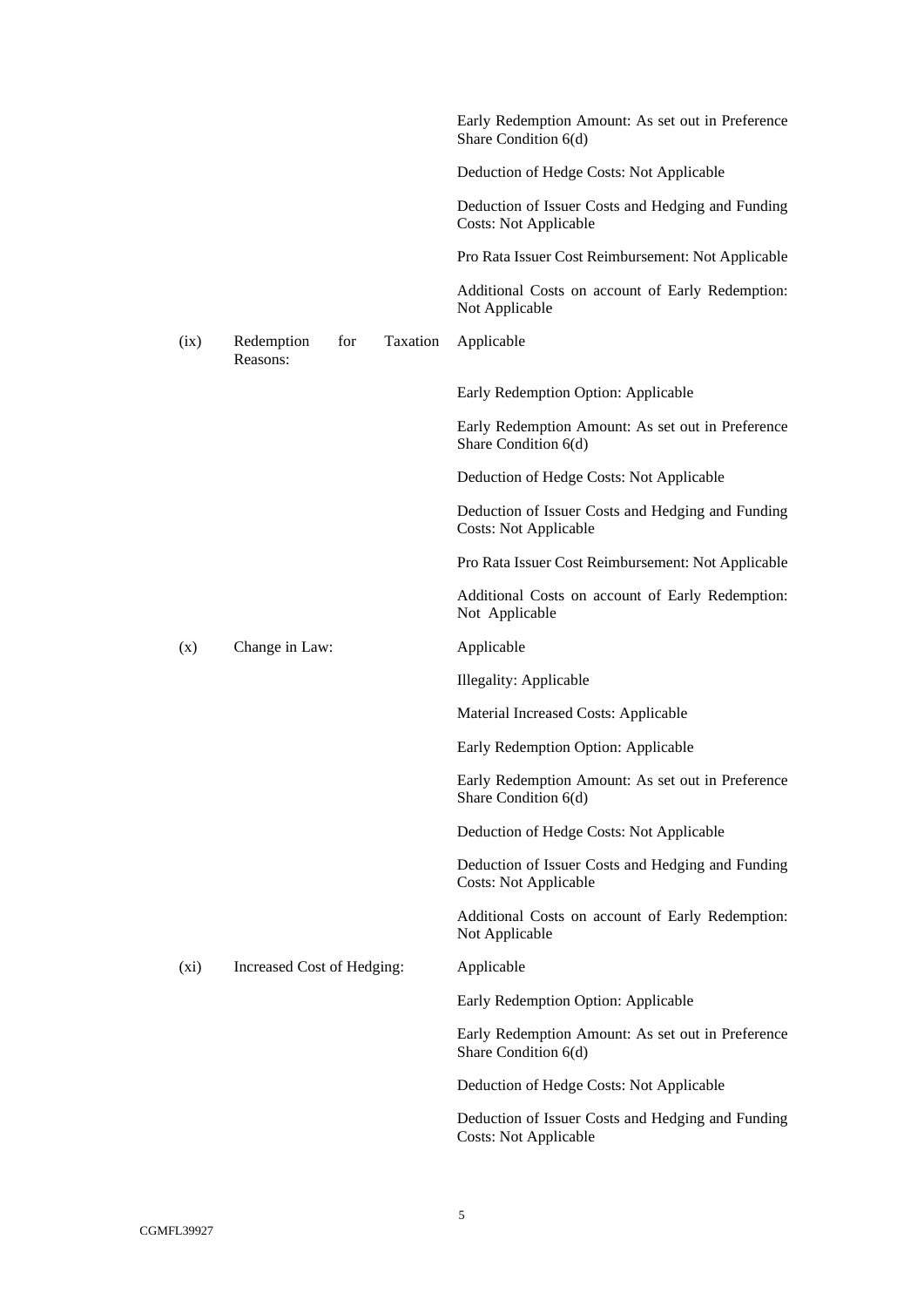|                    |                                               | Additional Costs on account of Early Redemption:<br>Not Applicable                |
|--------------------|-----------------------------------------------|-----------------------------------------------------------------------------------|
| (xii)              | Illegality:                                   | Applicable                                                                        |
|                    |                                               | Early Redemption Amount: As set out in Preference<br>Share Condition 6(d)         |
|                    |                                               | Deduction of Hedge Costs: Not Applicable                                          |
|                    |                                               | Deduction of Issuer Costs and Hedging and Funding<br><b>Costs: Not Applicable</b> |
|                    |                                               | Pro Rata Issuer Cost Reimbursement: Not Applicable                                |
|                    |                                               | Additional Costs on account of Early Redemption:<br>Not Applicable                |
| (xiii)             | Continuance<br>Securities<br>of<br>Provision: | Not Applicable                                                                    |
| (xiv)              | Event of Default:                             | Early Redemption Amount: As set out in Preference<br>Share Condition 6(d)         |
|                    |                                               | Deduction of Issuer Costs and Hedging and Funding<br><b>Costs: Not Applicable</b> |
|                    |                                               | Additional Costs on account of Early Redemption:<br>Not Applicable                |
| $\left( xy\right)$ | Minimum Return Amount:                        | Not Applicable                                                                    |

# **PROVISIONS RELATING TO ANY INTEREST AMOUNT, THE REDEMPTION AMOUNT AND ANY ENTITLEMENT DELIVERABLE**

<span id="page-5-1"></span><span id="page-5-0"></span>

|       | 13. Interest Provisions:                                                                                                                              | Not Applicable – the Securities do not bear or pay<br>interest               |
|-------|-------------------------------------------------------------------------------------------------------------------------------------------------------|------------------------------------------------------------------------------|
|       | 14. Redemption Provisions:                                                                                                                            |                                                                              |
| (i)   | Issuer Call:                                                                                                                                          | Not Applicable                                                               |
| (ii)  | Investor Put:                                                                                                                                         | Not Applicable                                                               |
| (iii) | Mandatory Early Redemption<br>Provisions:                                                                                                             | Not Applicable                                                               |
| (iv)  | <b>Redemption Amount:</b>                                                                                                                             | See item (v) below                                                           |
| (v)   | Underlying Linked Securities<br><b>Redemption Provisions</b>                                                                                          | Applicable                                                                   |
|       | relating to the<br><b>Provisions</b><br>Share-Linked<br>Preference<br>Redemption Amount in respect<br>of Preference Share Linked<br><b>Securities</b> | Applicable – the Securities are Preference Share<br><b>Linked Securities</b> |
|       | (A)<br>Redemption Underlying:                                                                                                                         | The Underlying                                                               |
|       | (B)<br>Specified Final Valuation<br>Date:                                                                                                             | 10 Business Days following the Preference Share<br><b>Valuation Date</b>     |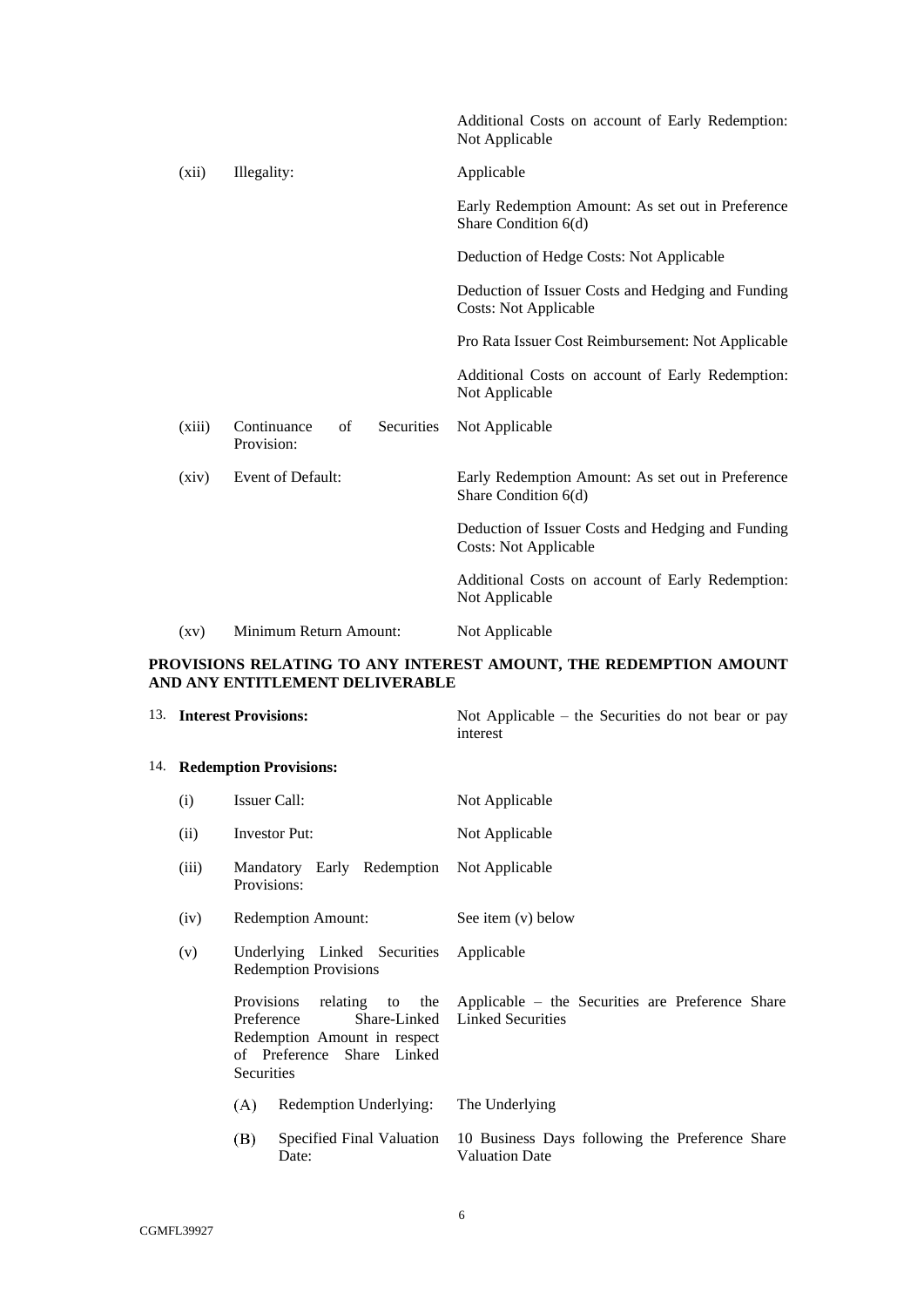| 15. FX Provisions:                                                                            | Not Applicable                                                                                                                                                                                                               |
|-----------------------------------------------------------------------------------------------|------------------------------------------------------------------------------------------------------------------------------------------------------------------------------------------------------------------------------|
| 16. FX Performance:                                                                           | Not Applicable                                                                                                                                                                                                               |
| PROVISIONS RELATING TO CREDIT LINKED NOTES                                                    |                                                                                                                                                                                                                              |
| 17. Credit Linked Notes:                                                                      | Not Applicable                                                                                                                                                                                                               |
| <b>PROVISIONS RELATING TO INDEX SKEW NOTES</b>                                                |                                                                                                                                                                                                                              |
| 18. Index Skew Notes:                                                                         | Not Applicable                                                                                                                                                                                                               |
| <b>GENERAL PROVISIONS APPLICABLE TO THE SECURITIES</b>                                        |                                                                                                                                                                                                                              |
| 19. Form of Securities:                                                                       | <b>Registered Securities</b>                                                                                                                                                                                                 |
|                                                                                               | Regulation S Global Registered Security Certificate<br>registered in the name of a nominee for a common<br>depositary<br>for<br>Euroclear<br>and<br>Clearstream.<br>Luxembourg                                               |
| 20. New Safekeeping Structure:                                                                | Not Applicable                                                                                                                                                                                                               |
| 21. Business Centre(s):                                                                       | London and New York City                                                                                                                                                                                                     |
| 22. Business Day Jurisdiction(s) or other<br>special provisions relating to payment<br>dates: | London and New York City                                                                                                                                                                                                     |
| 23. Redenomination, renominalisation and<br>reconventioning provisions:                       | Not Applicable                                                                                                                                                                                                               |
| 24. Consolidation provisions:                                                                 | The provisions of General Condition 14 (Further<br>Issues) apply                                                                                                                                                             |
| 25. Substitution provisions:                                                                  | Not Applicable: The provisions of General Condition<br>17 (Substitution of the Issuer, the CGMHI Guarantor<br>and the CGMFL Guarantor) do not apply                                                                          |
| <b>Additional Requirements:</b>                                                               | Not Applicable                                                                                                                                                                                                               |
| 26. Name and address of Calculation<br>Agent:                                                 | Citigroup Global Markets Limited (acting through its<br>EMEA Equity Index Exotic Trading Desk (or any<br>successor department/group)) at Citigroup Centre,<br>Canada Square, Canary Wharf, London E14 5LB,<br>United Kingdom |
| 27. Determination Agent:                                                                      | Not Applicable                                                                                                                                                                                                               |
| 28. Determinations:                                                                           |                                                                                                                                                                                                                              |
| Standard:<br>(i)                                                                              | Sole and Absolute Determination                                                                                                                                                                                              |
| (ii)<br>Minimum Amount Adjustment<br>Prohibition:                                             | Not Applicable                                                                                                                                                                                                               |
| 29. Determinations<br>and<br><b>Discretion (BEC):</b>                                         | <b>Exercise</b> of Not Applicable                                                                                                                                                                                            |
| 30. Prohibition of sales to consumers in<br>Belgium:                                          | Applicable                                                                                                                                                                                                                   |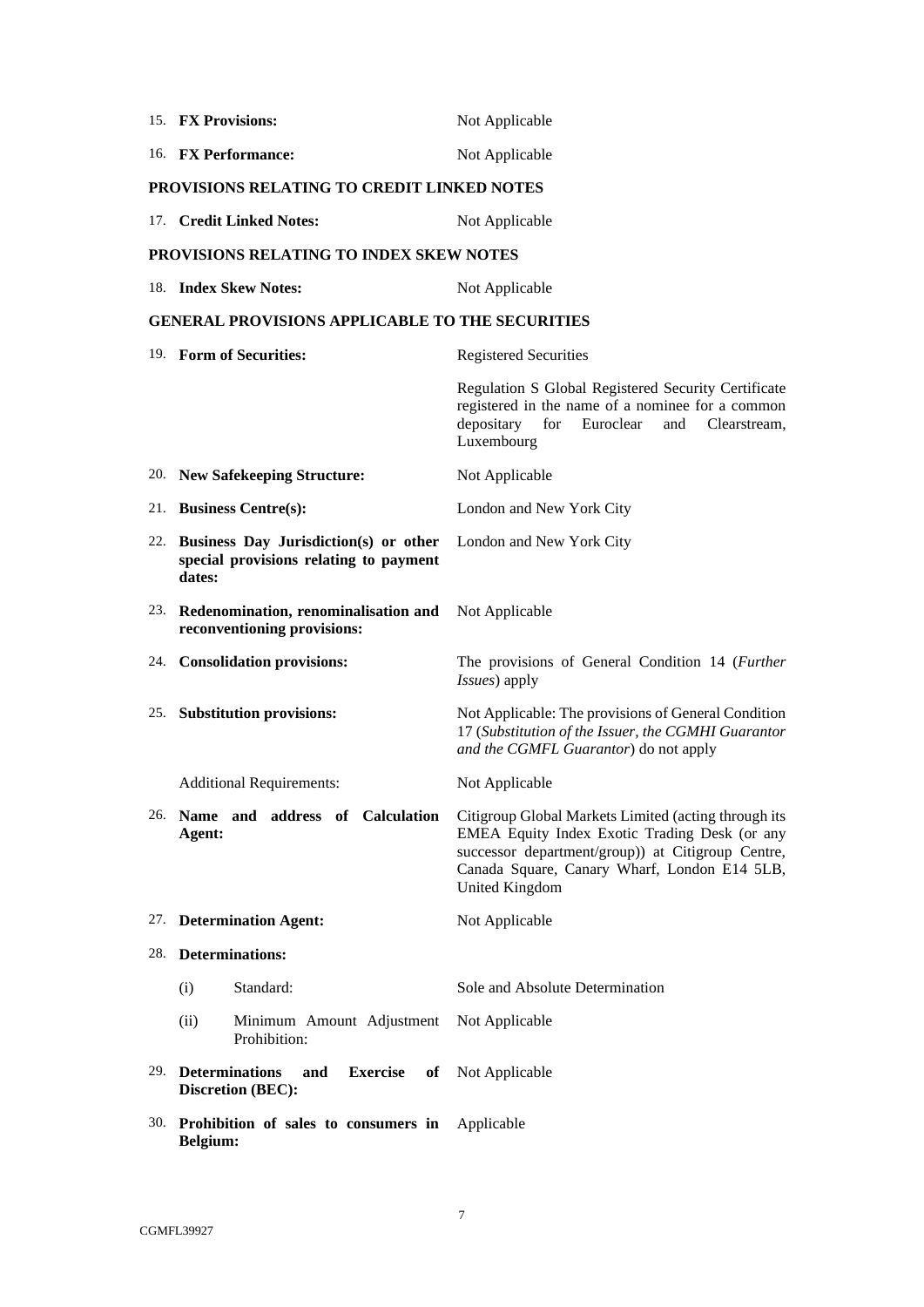31. **Additional provisions applicable to Italian Listed Certificates:** Not Applicable

357771981/Ashurst(EML/IGEORG)/CS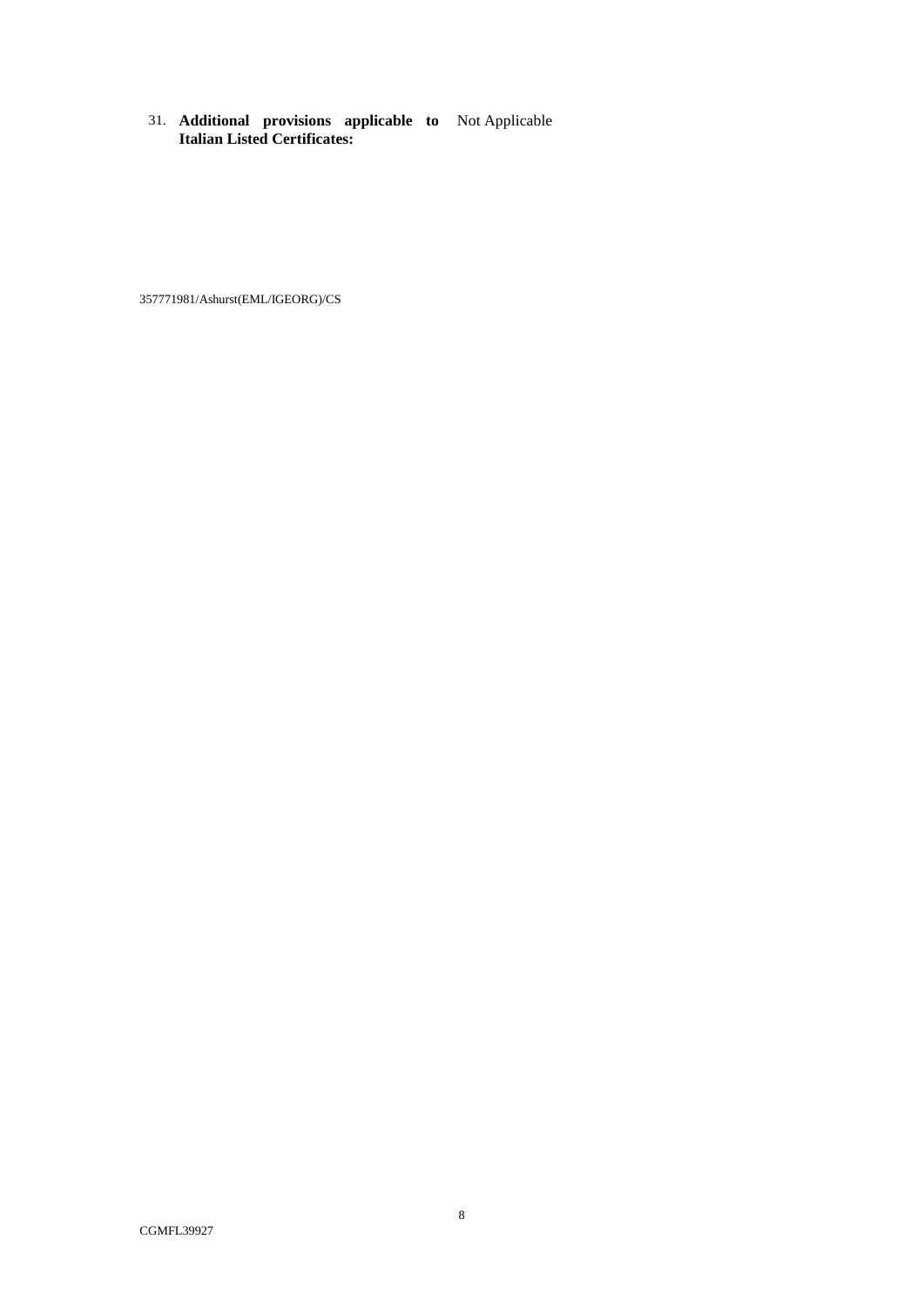#### **PART B– OTHER INFORMATION**

#### <span id="page-8-0"></span>**1. LISTING AND ADMISSION TO TRADING:**

Admission to trading and listing: Application will be made by the Issuer (or on its behalf) for the Securities to be admitted to trading on the Regulated Market of the London Stock Exchange and to the Official List with effect from on or around the Issue Date

#### **2. RATINGS**

Ratings: The Securities are not rated.

# **3. INTERESTS OF NATURAL AND LEGAL PERSONS INVOLVED IN THE ISSUE/OFFER**

Save for any fees payable to the Initial UK Authorised Offeror(s), so far as the Issuer is aware, no person involved in the offer of the Securities has an interest material to the Offer

# **4. REASONS FOR THE OFFER, ESTIMATED NET PROCEEDS AND TOTAL EXPENSES**

| (i)<br>Reasons for the Offer:<br>See "Use of Proceeds" in the Base Prospectus |
|-------------------------------------------------------------------------------|
|-------------------------------------------------------------------------------|

| (ii)       | Estimated net proceeds:  | An amount equal to 100 per cent. of the final<br>Aggregate Principal Amount of the Securities issued<br>on the Issue Date. For the avoidance of doubt, the<br>estimated net proceeds reflect the proceeds to be<br>received by the Issuer on the Issue Date. They are not<br>a reflection of the fees payable by/to the Dealer<br>and/or the Initial UK Authorised Offeror(s) |
|------------|--------------------------|-------------------------------------------------------------------------------------------------------------------------------------------------------------------------------------------------------------------------------------------------------------------------------------------------------------------------------------------------------------------------------|
| $\sqrt{2}$ | Estimated total expanses | Approximately USD 12.000 (listing fees and legal)                                                                                                                                                                                                                                                                                                                             |

(iii) Estimated total expenses: Approximately USD 12,000 (listing fees and legal expenses)

## **5. INFORMATION ABOUT THE PAST AND FUTURE PERFORMANCE AND VOLATILITY OF THE OR EACH UNDERLYING**

Information about the past and future performance of the or each Underlying is electronically available free of charge from the applicable Electronic Page(s) specified for such Underlying in [Part A above](#page-1-0)

# **6. EU BENCHMARKS REGULATION AND UK BENCHMARKS REGULATION**

EU Benchmarks Regulation: Article **=** Not Applicable 29 (2) statement on benchmarks:

UK Benchmarks Regulation: Article Not Applicable 29 (2) statement on benchmarks:

#### **7. DISCLAIMER**

## **Bloomberg®**

Certain information contained in this Final Terms consists of extracts from or summaries of information that is publicly-available from Bloomberg L.P. (Bloomberg®). The Issuer and the CGMFL Guarantor accept responsibility for accurately reproducing such extracts or summaries and, as far as the Issuer and the CGMFL Guarantor are aware and are able to ascertain from such publicly available information, no facts have been omitted which would render the reproduced information inaccurate or misleading. Bloomberg® makes no representation, warranty or undertaking, express or implied, as to the accuracy of the reproduction of such information, and accepts no responsibility for the reproduction of such information or for the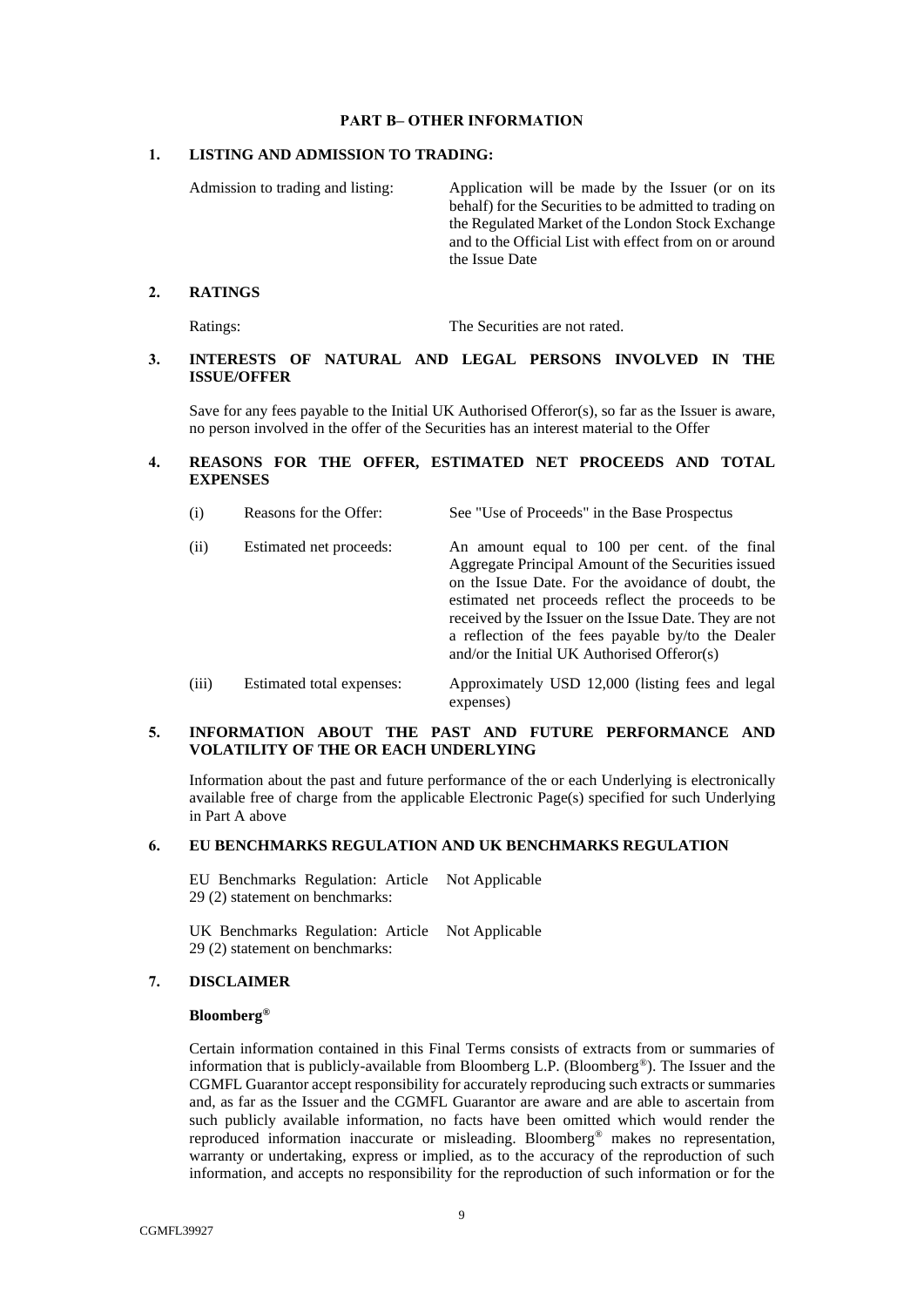merits of an investment in the Securities. Bloomberg® does not arrange, sponsor, endorse, sell or promote the issue of the Securities.

# **8. OPERATIONAL INFORMATION**

|    | <b>ISIN</b> Code:                                                                    |                                                                                                                                                                                                                      | XS2398270988                                                                                                                                     |
|----|--------------------------------------------------------------------------------------|----------------------------------------------------------------------------------------------------------------------------------------------------------------------------------------------------------------------|--------------------------------------------------------------------------------------------------------------------------------------------------|
|    | Common Code:                                                                         |                                                                                                                                                                                                                      | 239827098                                                                                                                                        |
|    | <b>CUSIP:</b>                                                                        |                                                                                                                                                                                                                      | 5C027Y9I6                                                                                                                                        |
|    | WKN:                                                                                 |                                                                                                                                                                                                                      | Not Applicable                                                                                                                                   |
|    | Valoren:                                                                             |                                                                                                                                                                                                                      | Not Applicable                                                                                                                                   |
|    | CFI:                                                                                 |                                                                                                                                                                                                                      | <b>DTZNFR</b>                                                                                                                                    |
|    | FISN:                                                                                |                                                                                                                                                                                                                      | CITIGROUP GLOBA/ZERO CPNEMTN 203201                                                                                                              |
|    | Euroclear<br>applicable:                                                             | Any clearing system(s) other than<br>Bank<br>S.A./N.V.,<br>Clearstream<br>Banking,<br>société<br>anonyme and DTC and the relevant<br>identification number(s) and details<br>relating to the relevant depositary, if | The Securities will be accepted for settlement in<br>Euroclear UK & Ireland Limited (CREST) via the<br>CREST Depository Interest (CDI) mechanism |
|    | Delivery:                                                                            |                                                                                                                                                                                                                      | Delivery versus payment                                                                                                                          |
|    | Names and address of the Swedish<br>Securities Issuing and Paying Agent (if<br>any): |                                                                                                                                                                                                                      | Not Applicable                                                                                                                                   |
|    | Names and address of the Finnish<br>Securities Issuing and Paying Agent (if<br>any): |                                                                                                                                                                                                                      | Not Applicable                                                                                                                                   |
|    | Names and address of the French<br>Securities Issuing and Paying Agent (if<br>any):  |                                                                                                                                                                                                                      | Not Applicable                                                                                                                                   |
|    |                                                                                      | Names and addresses of additional<br>Paying Agent(s) (if any):                                                                                                                                                       | Not Applicable                                                                                                                                   |
|    |                                                                                      | Intended to be held in a manner which<br>would allow Eurosystem eligibility:                                                                                                                                         | Not Applicable                                                                                                                                   |
| 9. |                                                                                      | <b>DISTRIBUTION</b>                                                                                                                                                                                                  |                                                                                                                                                  |
|    | (i)                                                                                  | Method of distribution:                                                                                                                                                                                              | Non-syndicated                                                                                                                                   |
|    | (ii)                                                                                 | syndicated,<br>$\,$ names<br>and<br>If<br>addresses of the Lead Manager<br>and the other Managers and<br>underwriting commitments:                                                                                   | Not Applicable                                                                                                                                   |
|    | (iii)                                                                                | of<br>Date<br>Subscription<br>Agreement:                                                                                                                                                                             | Not Applicable                                                                                                                                   |
|    | (iv)                                                                                 | Stabilisation<br>Manager(s) (if<br>any):                                                                                                                                                                             | Not Applicable                                                                                                                                   |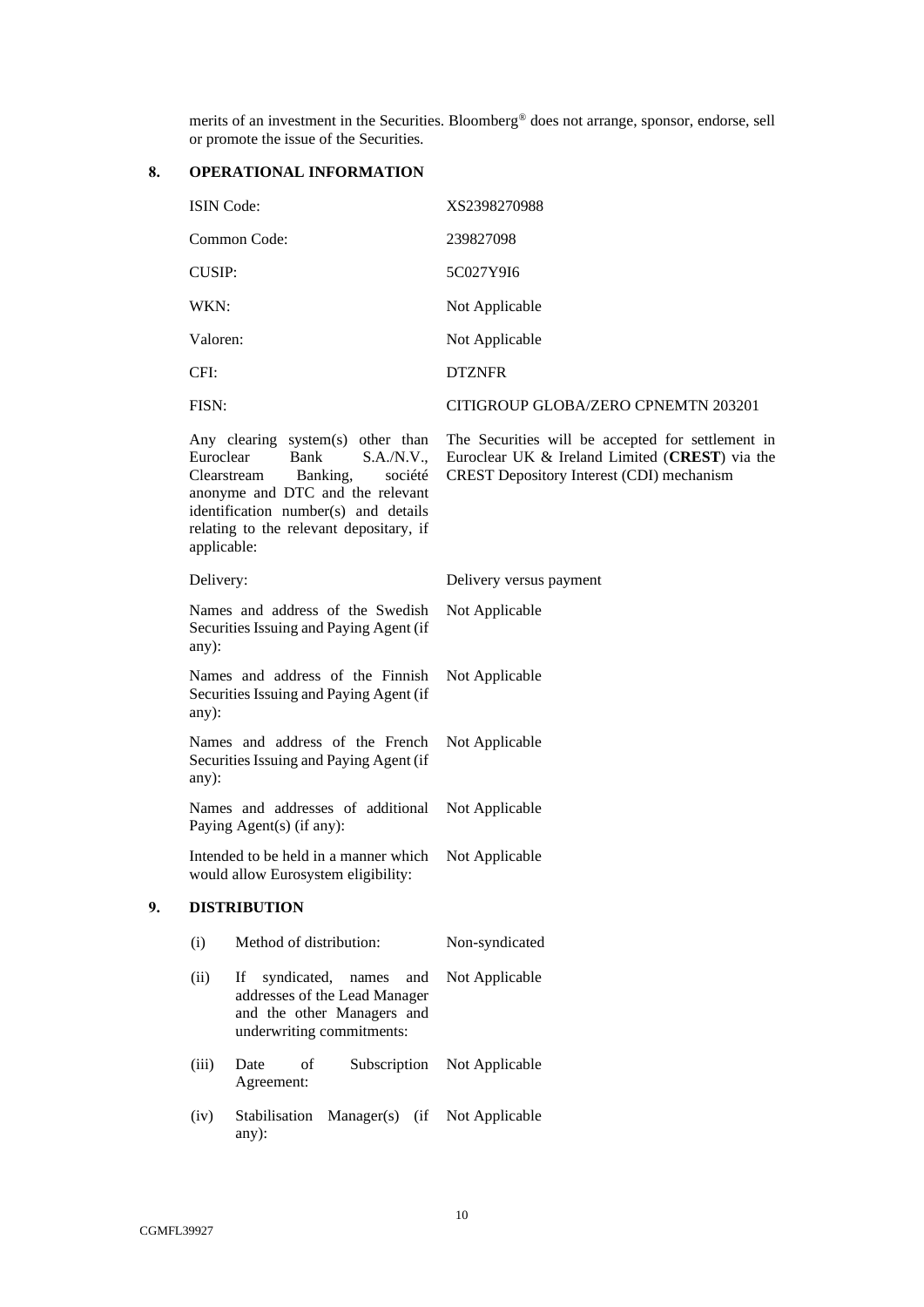|     | (v)          | If non-syndicated, name and<br>address of Dealer:                     | Citigroup Global Markets Limited at Citigroup<br>Centre, Canada Square, Canary Wharf, London E14<br>5LB, United Kingdom                                                                                                                                                                                                                         |
|-----|--------------|-----------------------------------------------------------------------|-------------------------------------------------------------------------------------------------------------------------------------------------------------------------------------------------------------------------------------------------------------------------------------------------------------------------------------------------|
|     | (vi)         | Total<br>commission<br>and<br>concession:                             | No commissions and concessions are payable by the<br>Issuer to the Dealer.                                                                                                                                                                                                                                                                      |
|     |              |                                                                       | The fee payable by the Dealer to the Initial UK<br>Authorised Offeror(s) is up to $3.00$ per cent. per<br>Specified Denomination.                                                                                                                                                                                                               |
|     |              |                                                                       | Investors can obtain more information about the fee<br>by contacting the relevant UK Authorised Offeror or<br>the Dealer at the relevant address(es) set out herein.                                                                                                                                                                            |
|     | (vii)        | Non-exempt Offer:                                                     | An offer (the United Kingdom Offer) of the<br>Securities may be made by Mariana UFP LLP (the<br>Initial UK Authorised Offeror(s)) other than<br>pursuant to section 86 of the FSMA during the period<br>from (and including) 25 October 2021 to (and<br>including) 17 December 2021 (the United Kingdom<br>Offer Period) in the United Kingdom. |
|     |              |                                                                       | Offers (if any) in any Member State other than the<br>Public Offer Jurisdiction(s) will only be made<br>pursuant to an exemption from the obligation under<br>the EU Prospectus Regulation to publish a prospectus                                                                                                                              |
|     |              |                                                                       | UK Authorised Offeror(s) means the Initial UK<br>Authorised Offeror(s)                                                                                                                                                                                                                                                                          |
|     |              |                                                                       | Public Offer Jurisdiction(s) means the United<br>Kingdom                                                                                                                                                                                                                                                                                        |
|     |              |                                                                       | See further Paragraph 10 below.                                                                                                                                                                                                                                                                                                                 |
|     | (viii)       | General Consent:                                                      | Not Applicable                                                                                                                                                                                                                                                                                                                                  |
|     | (ix)         | Other conditions to consent:                                          | Not Applicable                                                                                                                                                                                                                                                                                                                                  |
|     | (x)          | Prohibition of Sales to EEA Applicable<br>Retail Investors:           |                                                                                                                                                                                                                                                                                                                                                 |
|     | (xi)         | Prohibition of Sales to UK Not Applicable<br><b>Retail Investors:</b> |                                                                                                                                                                                                                                                                                                                                                 |
| 10. |              | <b>TERMS AND CONDITIONS OF THE OFFER</b>                              |                                                                                                                                                                                                                                                                                                                                                 |
|     | Offer Price: |                                                                       | The Offer Price in respect of each Calculation<br>Amount offered by the Initial UK Authorised<br>Offeror(s) to investors in the United Kingdom (the<br>United Kingdom Offer Price) is GBP 1.00 per<br><b>Calculation Amount</b>                                                                                                                 |
|     | subject:     | Conditions to which the Offer is                                      | If the Issuer receives subscriptions for Securities<br>with an Aggregate Principal Amount of GBP<br>5,000,000, the Issuer may end the United Kingdom<br>Offer Period before 17 December 2021                                                                                                                                                    |
|     |              |                                                                       | In the event that the United Kingdom Offer Period is                                                                                                                                                                                                                                                                                            |

<span id="page-10-0"></span>shortened as described above, the Issuer shall publish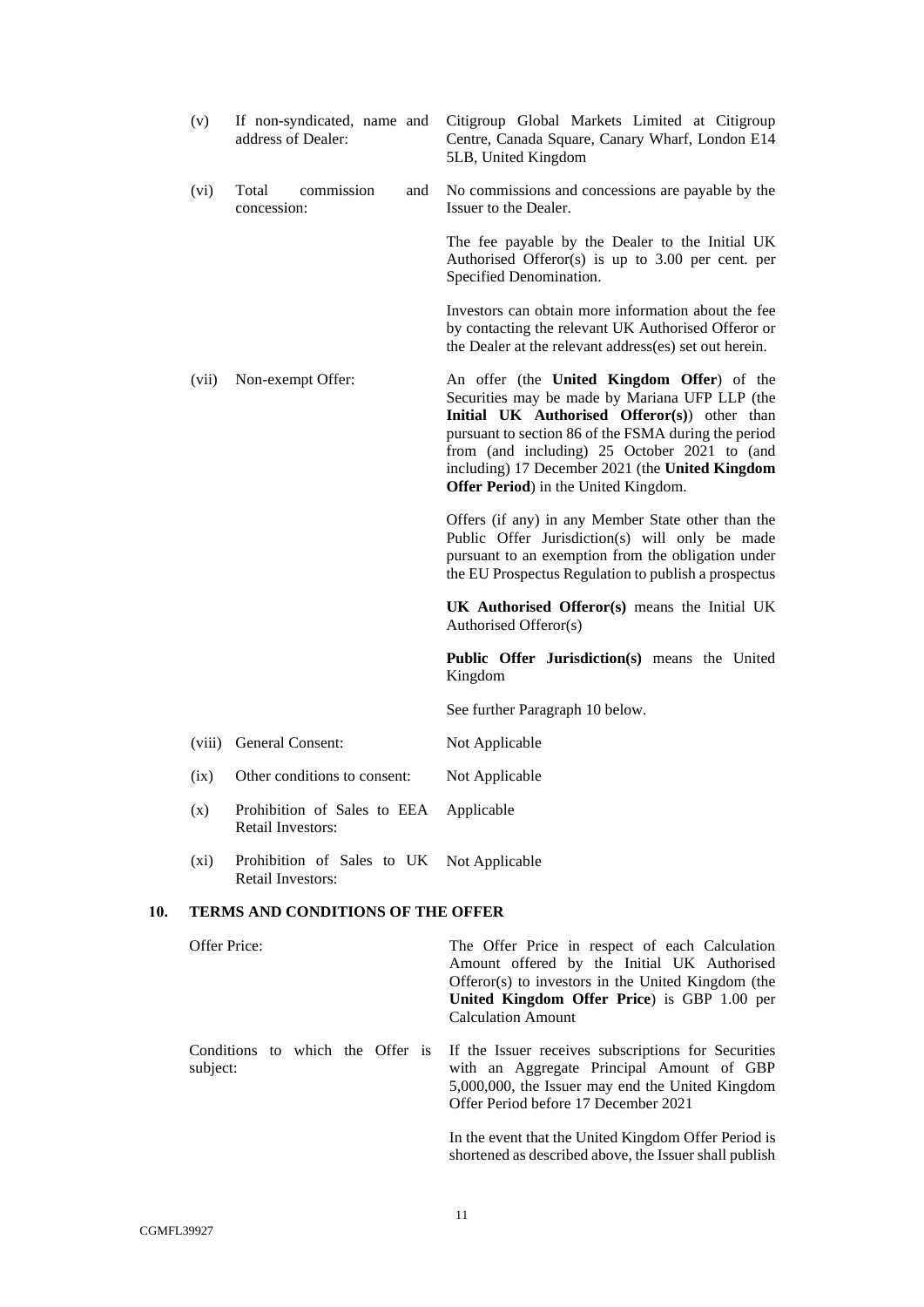a notice on the website of the Issuer and/or the Dealer [\(https://citibankinternational.co.uk/EN/Home\)](https://citibankinternational.co.uk/EN/Home)

The Issuer reserves the right, in its absolute discretion, to cancel the United Kingdom Offer and the issue of the Securities in the United Kingdom at any time prior to the Issue Date. In such an event all application monies relating to applications for Securities under the United Kingdom Offer will be returned (without interest) to applicants at the applicant's risk by no later than 30 days after the date on which the United Kingdom Offer of the Securities is cancelled. Application monies will be returned by cheque mailed to the applicant's address as indicated on the application form, or by wire transfer to the bank account as detailed on the application form or by any other method as the Issuer deems to be appropriate

The Issuer shall publish a notice on the website of the Issuer and/or the Dealer [\(https://citibankinternational.co.uk/EN/Home\)](https://citibankinternational.co.uk/EN/Home) in the event that the United Kingdom Offer is cancelled and the Securities are not issued in the United Kingdom pursuant to the above

Description of the application process: Applications for the purchase of Securities may be made by a prospective investor in the United Kingdom to the Initial UK Authorised Offeror(s)

> Pursuant to anti-money laundering laws and regulations in force in the United Kingdom, the Issuer, Citigroup Global Markets Limited or any of their authorised agents may require evidence in connection with any application for Securities, including further identification of the applicant(s), before any Securities are issued

> Each prospective investor in the United Kingdom should ascertain from the Initial UK Authorised Offeror(s) when the Initial UK Authorised Offeror(s) will require receipt of cleared funds from it in respect of its application for the purchase of any Securities and the manner in which payment should be made to the Initial UK Authorised Offeror(s)

> The Issuer may decline applications and/or accept subscriptions which would exceed the Aggregate Principal Amount of GBP 5,000,000, as further described below

> It may be necessary to scale back applications under the United Kingdom Offer

> In the event that subscriptions for Securities under the United Kingdom Offer are reduced due to oversubscription, the Issuer will allot Securities to applicants on a pro rata basis, rounded up or down to the nearest integral multiple of GBP 1.00 in principal amount of Securities, as determined by the Issuer,

Description of possibility to reduce subscriptions and manner for refunding excess amount paid by applicants: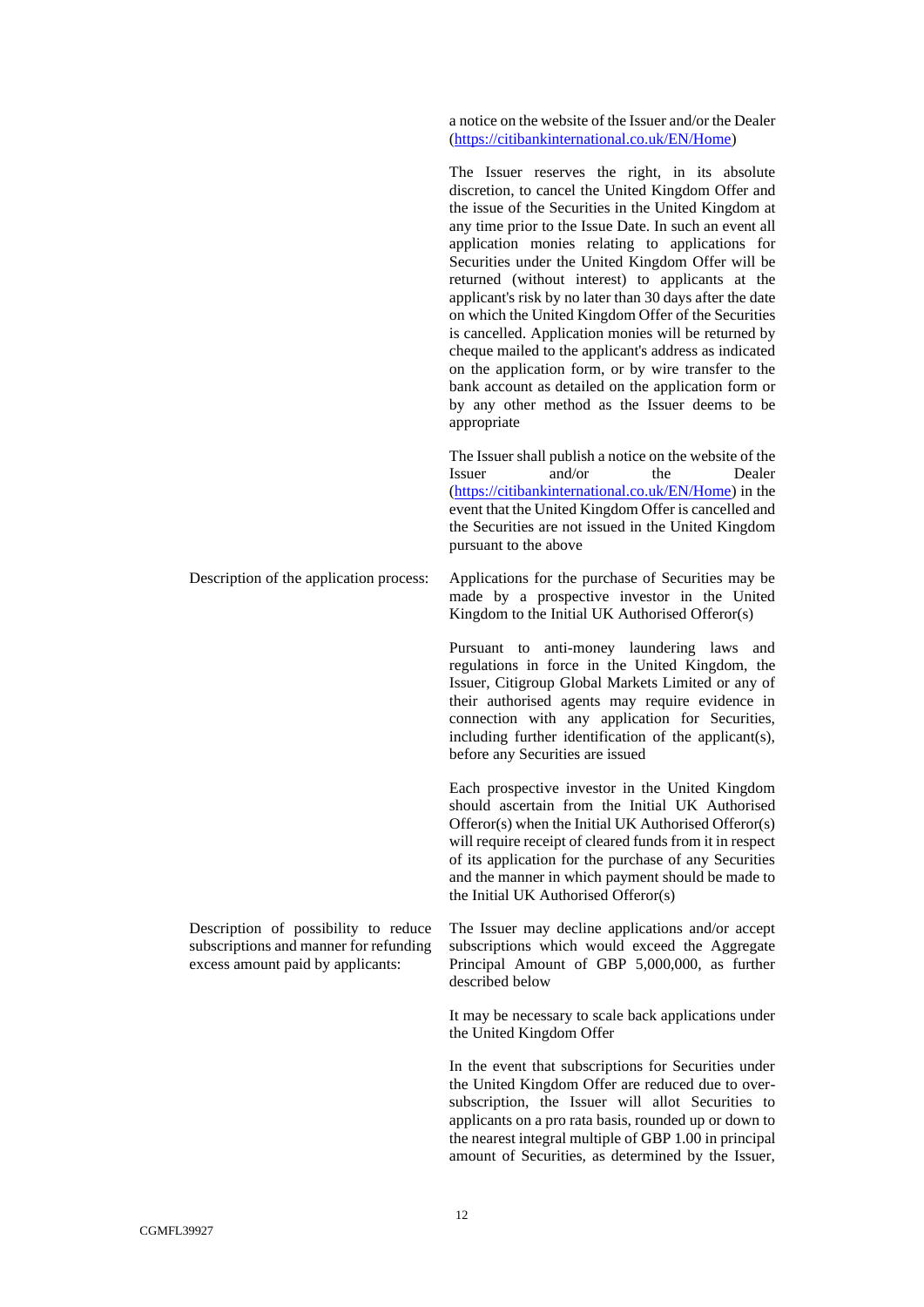and subject to a minimum allotment per applicant of the Calculation Amount

The Issuer also reserves the right, in its absolute discretion, to decline in whole or in part an application for Securities under the United Kingdom Offer in accordance with all applicable laws and regulations and/or in order to comply with any applicable laws and regulations. Accordingly, an applicant for Securities may, in such circumstances, not be issued the number of (or any) Securities for which it has applied

Excess application monies will be returned (without interest) by cheque mailed to the relevant applicant's address as indicated on the application form, or by wire transfer to the bank account as detailed on the application form or by any other method as the Issuer deems to be appropriate

The Issuer also reserves the right to accept any subscriptions for Securities which would exceed the "up to" aggregate principal amount of the Securities of GBP 5,000,000 and the Issuer may increase the "up to" aggregate principal amount of the Securities

The Issuer shall publish a new final terms in respect of any fungible increase in aggregate principal amount on the website of the Issuer and/or the Dealer [\(https://citibankinternational.co.uk/EN/Home\)](https://citibankinternational.co.uk/EN/Home)

Details of the minimum and/or maximum amount of application:

Details of the method and time limits for paying up and delivering the Securities:

Manner in and date on which results of the offer are to be made public:

Procedure for exercise of any right of pre-emption, negotiability of subscription rights and treatment of subscription rights not exercised:

Whether tranche(s) have been reserved for certain countries:

Process for notification to applicants of the amount allotted and the indication whether dealing may begin before notification is made:

The minimum amount of any subscription is GBP 1,000 in principal amount of the Securities

Securities will be available on a delivery versus payment basis

The Issuer estimates that the Securities will be delivered to the purchaser's respective book-entry securities accounts on or around the Issue Date

By means of a notice published by the Issuer on the website of the Issuer and/or the Dealer [\(https://citibankinternational.co.uk/EN/Home\)](https://citibankinternational.co.uk/EN/Home)

Not Applicable

Offers may be made by the Initial UK Authorised Offeror(s) to any person in the United Kingdom

Applicants in the United Kingdom will be notified directly by the Initial UK Authorised Offeror(s) of the success of their application

Dealing in the Securities may commence on the Issue Date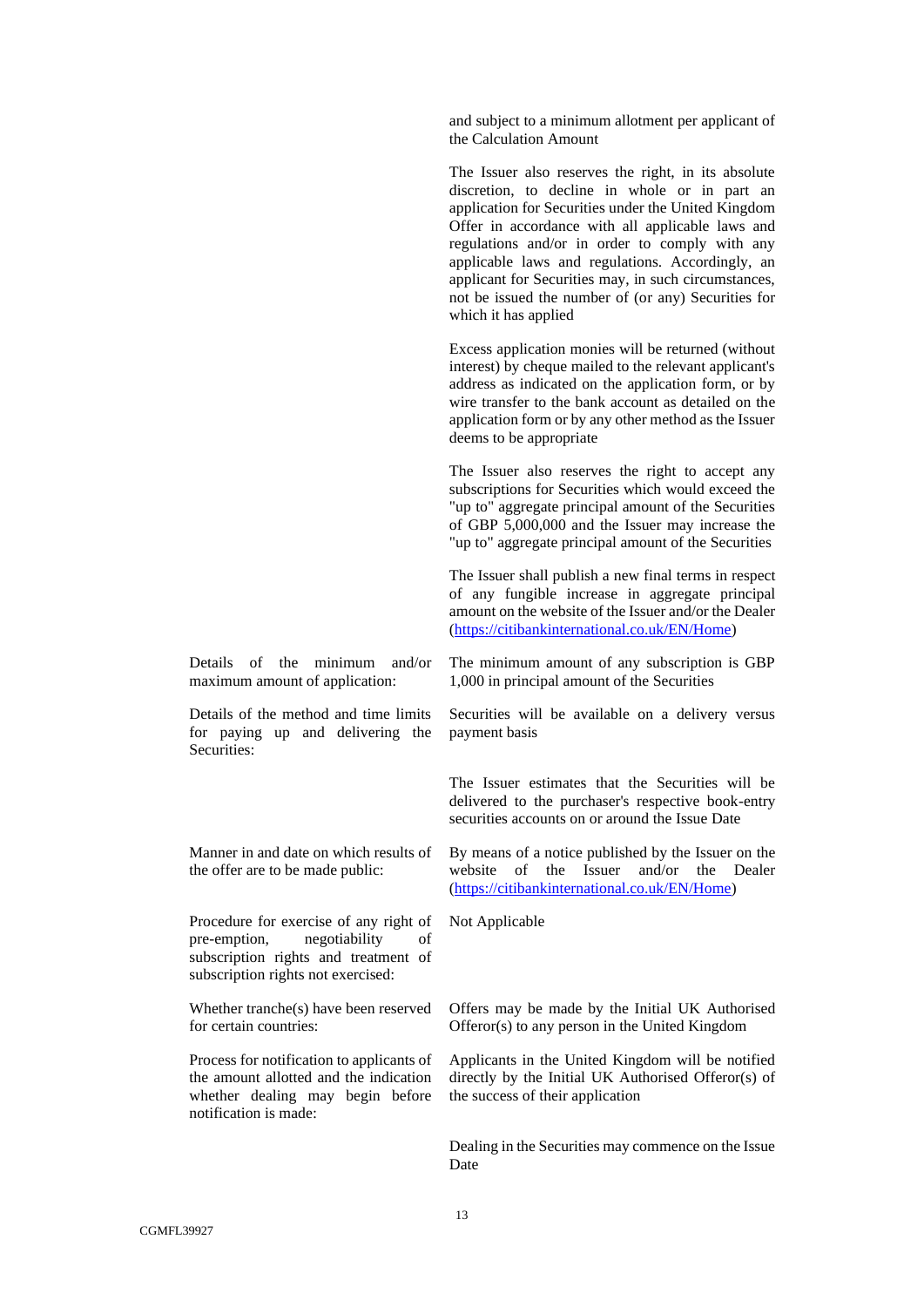Amount of any expenses and taxes specifically charged to the subscriber or purchaser:

Name(s), address(es), legal entity identifier, domicile, legal form and law and country of incorporation to the extent known to the Issuer, of the placers in the various countries where

the offer takes place:

Apart from the United Kingdom Offer Price, the Issuer is not aware of any expenses and taxes specifically charged to the subscriber or purchaser in the United Kingdom

For details of withholding taxes applicable to subscribers in the United Kingdom see the section entitled "*United Kingdom Taxation*" under "*Taxation of Securities*" in the Base Prospectus

The Securities will be publicly offered in the United Kingdom through the Initial UK Authorised Offeror(s):

Mariana UFP LLP 100 Cannon Street London EC4N 6EH United Kingdom

Mariana UFP LLP is registered in England and Wales and is authorised and regulated by the Financial Conduct Authority.

Its LEI is 213800YRA1J9QFBMU217.

#### **11. UNITED STATES TAX CONSIDERATIONS**

General: The Securities are Non-U.S. Issuer Securities.

Section 871(m): The Issuer has determined that the Securities are not Specified ELIs for the purpose of Section 871(m).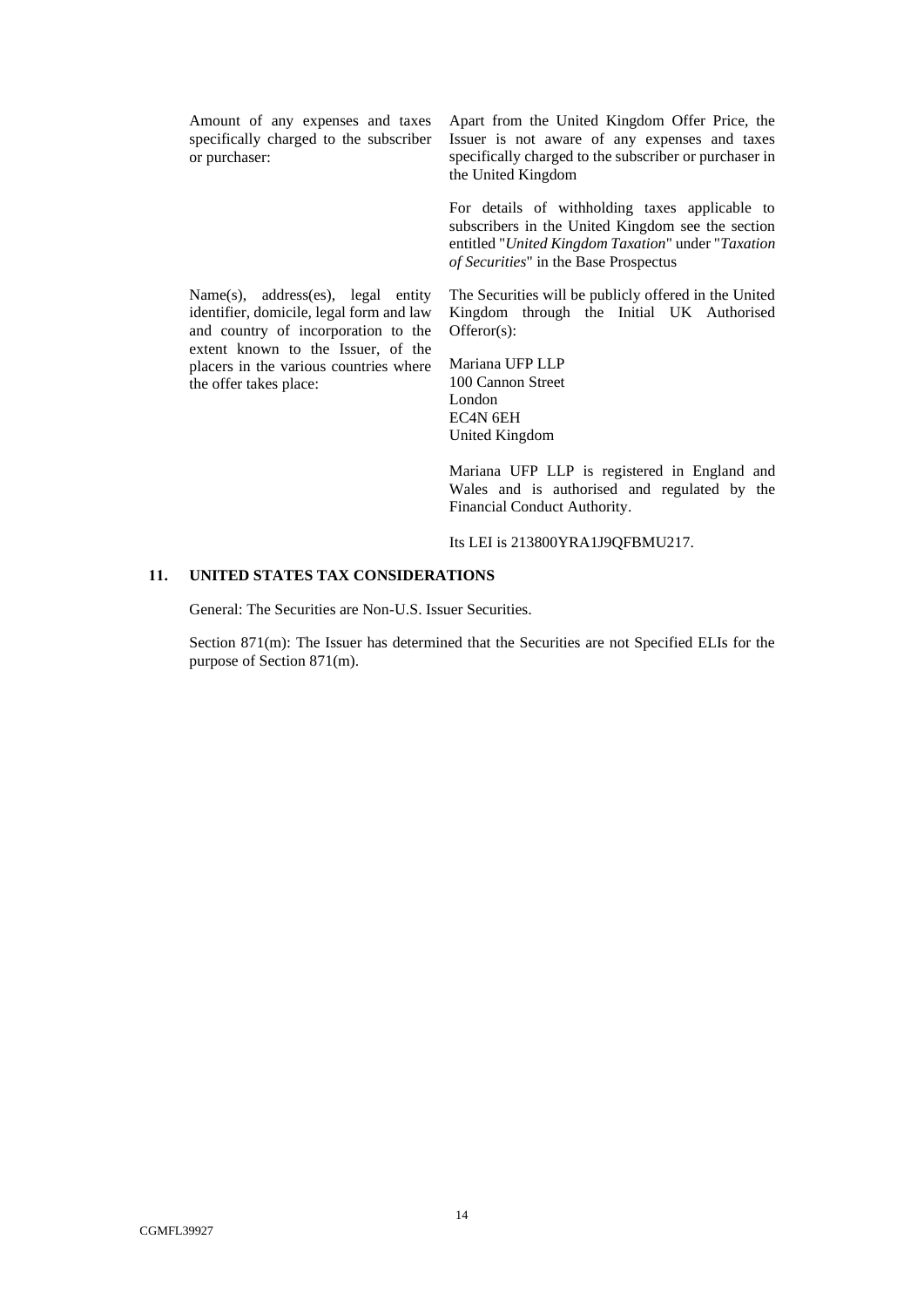# **ANNEX**

### **SUMMARY**

#### **INTRODUCTION AND WARNINGS**

The Summary should be read as an introduction to the Base Prospectus. Any decision to invest in the Securities should be based on a consideration of the Base Prospectus as a whole by the investor. In certain circumstances, the investor could lose all or part of the invested capital. Where a claim relating to the information contained in the Base Prospectus is brought before a court, the plaintiff investor might, under national law, have to bear the costs of translating the Base Prospectus before the legal proceedings are initiated. Civil liability attaches only to those persons who have tabled the Summary, including any translation thereof, but only where the Summary is misleading, inaccurate or inconsistent when read together with the other parts of the Base Prospectus or it does not provide, when read together with the other parts of the Base Prospectus, key information in order to aid investors when considering whether to invest in the Securities.

*You are about to purchase a product that is not simple and may be difficult to understand*.

*The Securities:* Issue of up to GBP 5,000,000 Citigroup Global Markets Funding Luxembourg S.C.A. Notes due January 2032 linked to Preference Shares of Citigroup Global Markets Funding Luxembourg S.C.A. CGMFL39927.

*The Issuer:* Citigroup Global Markets Funding Luxembourg S.C.A. Its registered office is at 31, Z.A. Bourmicht, L-8070 Bertrange, Grand Duchy of Luxembourg and its telephone number is +352 45 14 14 447. Its Legal Entity Identifier ("**LEI**") is 549300EVRWDWFJUNNP53.

*The Authorised Offeror(s):* The Authorised Offeror is Mariana UFP LLP, at 100 Cannon Street, London, EC4N 6EH, United Kingdom. Its LEI is 213800YRA1J9QFBMU217.

*Competent authority:* The Base Prospectus was approved on 18 December 2020 by the Central Bank of Ireland of New Wapping Street, North Wall Quay, Dublin 1, D01 F7X3, Ireland (Telephone number: +353 1 224 6000). The Base Prospectus was notified to the United Kingdom Financial Conduct Authority (the "**FCA**") on or around 18 December 2020 and therefore, the Base Prospectus is to be treated as if it had been approved by the FCA at the time when it was approved by the Central Bank of Ireland.

### **KEY INFORMATION ON THE ISSUER**

#### **Who is the Issuer of the Securities?**

*Domicile and legal form of the Issuer, LEI, law under which the Issuer operates and country of incorporation:* The Issuer was incorporated as a corporate partnership limited by shares (*société en commandite par actions*) on 24 May 2012 under the laws of Luxembourg for an unlimited duration and is registered with the Register of Trade and Companies of Luxembourg (*Registre de commerce et des sociétés, Luxembourg*) under number B 169.199. Its LEI is 549300EVRWDWFJUNNP53.

*Issuer's principal activities:* The Issuer grants loans and other forms of funding to Citigroup Inc. and its subsidiaries (the "**Group**"), and therefore may compete in any market in which the Group has a presence, and may finance itself in whatever form, including through issuance of the Securities, and carry on incidental activities.

*Major shareholders, including whether it is directly or indirectly owned or controlled and by whom:* The shares of the Issuer are held by Citigroup Global Markets Funding Luxembourg GP S.à r.l. and Citigroup Global Markets Limited ("**CGML**" or the "**Guarantor**"). All of the issued share capital of CGML is owned by Citigroup Global Markets Holdings Bahamas Limited, which is an indirect subsidiary of Citigroup Inc.

*Key managing directors:* The Issuer is managed by Citigroup Global Markets Funding Luxembourg GP S.à r.l. in its capacity as manager (the "**Corporate Manager**"). The members of the board of managers of the Corporate Manager are Ms. Alberta Brusi, Mr. Vincent Mazzoli, Mr. Jonas Bossau, Ms. Milka Krasteva and Mr. Dimba Kier.

*Statutory auditors:* The Issuer's approved statutory auditor (*réviseur d'entreprises agréé*) is KPMG Luxembourg Société Coopérative of 39, avenue J.F. Kennedy, L-1855, Luxembourg.

#### **What is the key financial information regarding the Issuer?**

The following key financial information has been extracted from the audited non-consolidated financial statements of the Issuer for the years ended 31 December 2020 and 2019, and from the unaudited non-consolidated interim financial statements of the Issuer for the period ended 30 June 2021.

**Summary information – income statement**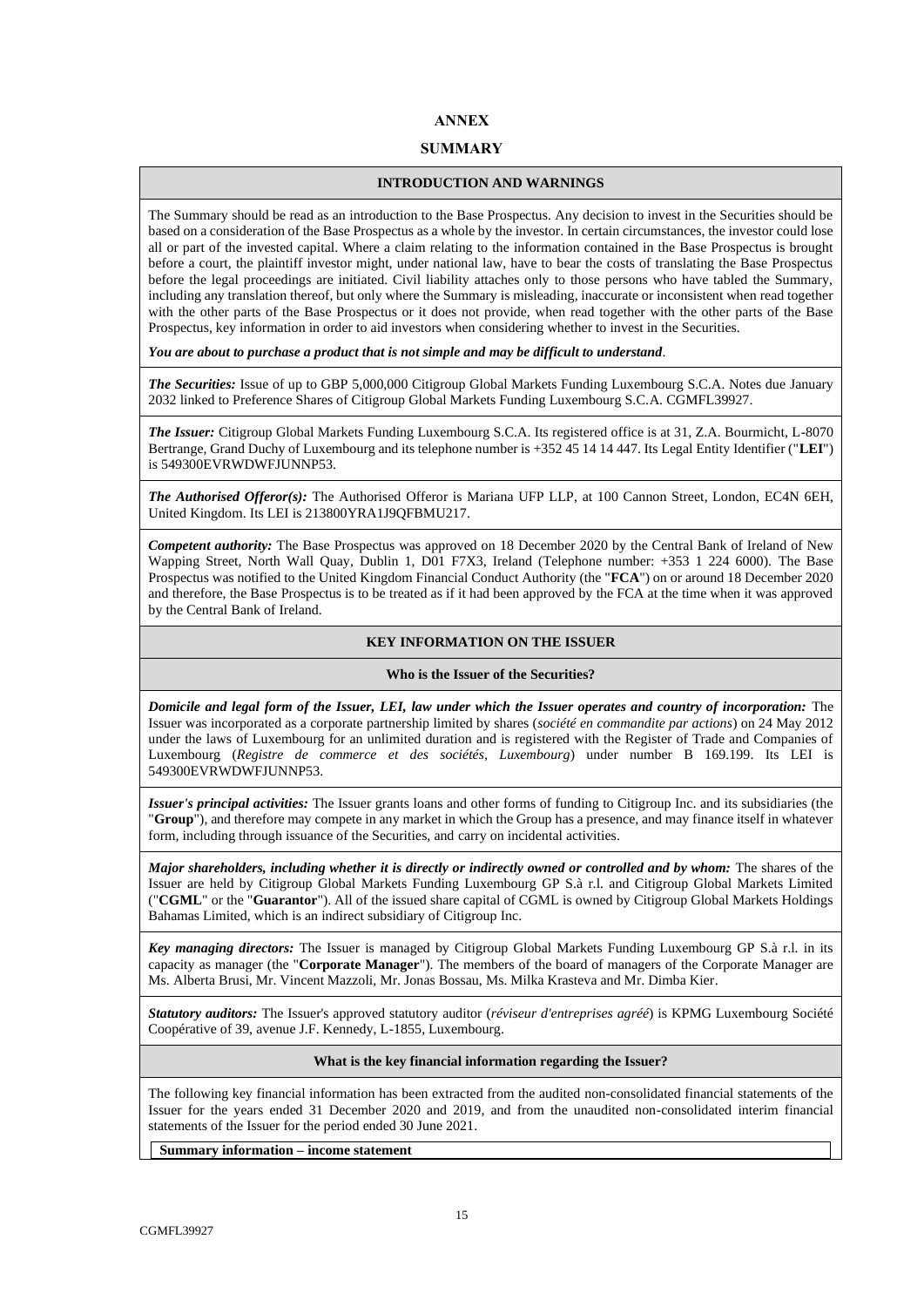| Profit<br>before<br>income<br>(in<br>tax<br><i>thousands of U.S. dollars</i> )                                                                                          | Year ended 31<br><b>December</b><br>2020 (audited)<br>113   | <b>December</b><br>121 | Year ended 31<br>2019 (audited)                    | <b>Six</b><br>ended 30 June<br>2021 (unaudited)<br>64 | months | <b>Six</b><br>months<br>ended 30 June<br>2020 (unaudited)<br>64 |
|-------------------------------------------------------------------------------------------------------------------------------------------------------------------------|-------------------------------------------------------------|------------------------|----------------------------------------------------|-------------------------------------------------------|--------|-----------------------------------------------------------------|
| <b>Summary information - balance sheet</b>                                                                                                                              |                                                             |                        |                                                    |                                                       |        |                                                                 |
| Net financial debt (long term debt)<br>plus short term debt minus cash) (in<br><i>thousands of U.S. dollars</i> )                                                       | Year<br>ended<br><b>December</b><br>(audited)<br>18,588,258 | 31<br>2020             | Year<br><b>December</b><br>(audited)<br>12,746,867 | 31<br>ended<br>2019                                   |        | Six months ended 30<br>June 2021 (unaudited)<br>23,442,327      |
| Current ratio (current assets/current<br>liabilities)                                                                                                                   | 100%                                                        |                        | 100%                                               |                                                       | 100%   |                                                                 |
| equity<br>ratio<br>(total)<br>Debt<br>to<br>liabilities/total shareholder equity)                                                                                       | 1868714%                                                    |                        | 1395849%                                           |                                                       |        | 2241453%                                                        |
| Interest<br>ratio<br><i>(operating)</i><br>cover<br>income/interest expense)*                                                                                           | Not Applicable                                              |                        | Not Applicable                                     |                                                       |        | Not Applicable                                                  |
| Summary information - cash flow statement                                                                                                                               |                                                             |                        |                                                    |                                                       |        |                                                                 |
|                                                                                                                                                                         | Year ended 31<br>December 2020<br>(audited)                 | (audited)              | Year ended 31<br>December 2019                     | <b>Six</b><br>ended 30 June<br>2021<br>(unaudited)    | months | <b>Six</b><br>months<br>ended 30 June<br>2020<br>(unaudited)    |
| Net cash flows from operating<br>activities (in thousands of U.S.<br>dollars)                                                                                           | $-11.875$                                                   | 9.381                  |                                                    | $-18.100$                                             |        | $-13.277$                                                       |
| Net cash flows from financing<br>activities (in thousands of U.S.<br>dollars)                                                                                           | 4,871,709                                                   | 3,518,482              |                                                    | 4,409,702                                             |        | 3,901,494                                                       |
| Net cash flows from investing<br>activities (in thousands of U.S.<br>dollars)<br>$*$ In accordance with $\text{IEDC}$ the Lauter does not present any interest expenses | $-4,871,701$                                                |                        | $-3,518,473$                                       | $-4,409,702$                                          |        | $-3,901,494$                                                    |

\*In accordance with IFRS, the Issuer does not present any interest expenses.

*Qualifications in audit report on historical financial information:* There are no qualifications in the audit report of the Issuer on its audited historical financial information.

#### **What are the key risks that are specific to the Issuer?**

The Issuer is subject to the following key risks:

- The Issuer is subject to intra-group credit risk. From time to time, the Issuer enters into derivative transactions with CGML to offset or hedge its liabilities to securityholders under securities issued by it (which may include the Securities). As such, the Issuer is exposed to the credit risk of CGML in the form of counterparty risk in respect of such derivative transactions. In particular, the Issuer's ability to fulfil its obligations under the Securities is primarily dependent on CGML performing its counterparty obligations owed to the Issuer in respect of such derivative transactions in a timely manner, and any failure by CGML to do so will negatively affect the ability of the Issuer to fulfil its obligations under the Securities. Securityholders will not have any recourse to CGML under any such derivative transactions.
- The Issuer may not be able to maintain its current ratings. If a rating agency reduces, suspends or withdraws its rating of the Issuer and/or any affiliate thereof, the liquidity and market value of the Securities are likely to be adversely affected. Ratings downgrades could also have a negative impact on other funding sources, such as secured financing and other margin requirements, for which there are no explicit triggers.
- If the relevant resolution authority is satisfied that the Issuer is failing or likely to fail, and subject to certain other conditions being satisfied, the Issuer may be subject to action taken by the resolution authority, including potentially the write down of claims of unsecured creditors of the Issuer (such as the Securities) and the conversion of unsecured debt claims (such as the Securities) to other instruments (e.g. equity shares), the transfer of all or part of the Issuer's business to another entity, or other resolution measures. As a result of any such action, investors could lose some or all of their investment in the Securities.

### **KEY INFORMATION ON THE SECURITIES**

#### **What are the main features of the Securities?**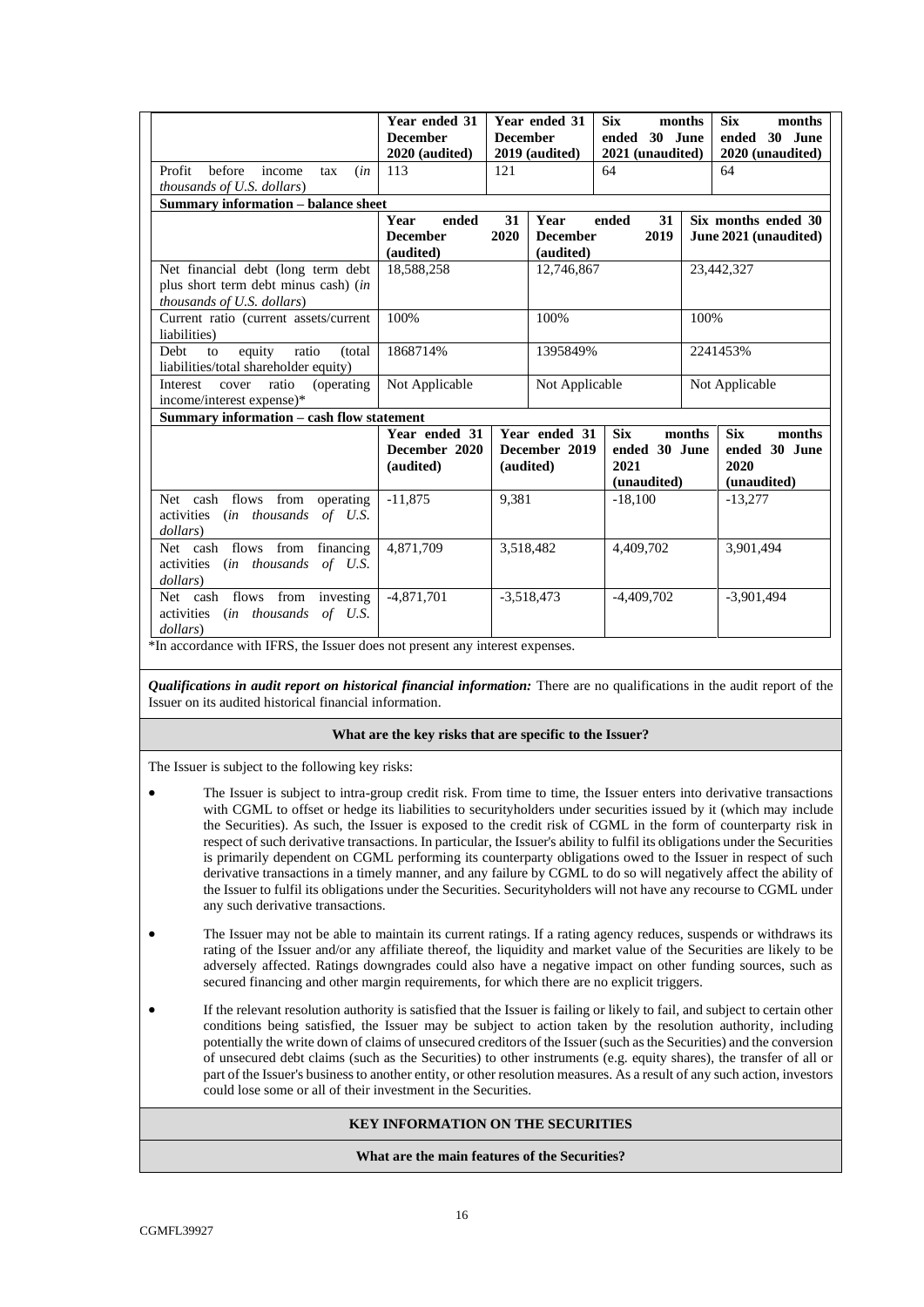*Type and class of Securities, including security identification numbers*

The Securities are derivative securities in the form of notes, and are linked to an underlying preference share. The Securities will be accepted for settlement in Euroclear UK & Ireland Limited (**CREST**) via the CREST Depository Interest (CDI) mechanism.

The issue date of the Securities is 6 January 2022 (which is expected to be 9 business days following the Initial Preference Share Reference Date). The issue price of the Securities is 100 per cent. of the Aggregate Principal Amount.

Series Number: CGMFL39927; ISIN: XS2398270988; Common Code: 239827098; CFI: DTZNFR; FISN: CITIGROUP GLOBA/ZERO CPNEMTN 203201; CUSIP: 5C027Y9I6; Valoren: Not Applicable

*Currency, specified denomination, calculation amount, aggregate principal amount and maturity date of the Securities*

The Securities are denominated in GBP. The Securities have a specified denomination of GBP 1,000 and integral multiples of GBP 1.00 and the calculation amount is GBP 1.00. The aggregate principal amount of the Securities to be issued is up to GBP 5,000,000.

*Maturity Date*: The Final Valuation Date. The Maturity Date is the date on which the Securities are scheduled to redeem, subject to an early redemption of the Securities.

#### *Rights attached to the Securities*

The Securities do not pay any interest. The return on the Securities will derive from, unless the Securities have been previously redeemed or purchased and cancelled, the payment of the Redemption Amount on the Maturity Date of the Securities.

**Redemption Amount**: Unless the Securities have been previously redeemed or purchased and cancelled, the Issuer shall redeem each Security on the Maturity Date at an amount equal to the product of (a) the Calculation Amount and (b) the Final Performance of the Underlying. Expressed as a formula:

 $CA \times$  Final Performance of the Underlying

Where:

**Autocall Observation Dates**: Each of 18 December 2023, 17 December 2024, 17 December 2025, 17 December 2026, 17 December 2027, 18 December 2028, 17 December 2029 and 17 December 2030.

**Calculation Amount** or **CA**: GBP 1.00.

**Final Performance**: in respect of the Underlying, an amount expressed as a percentage equal to the Underlying's Final Reference Level divided by its Redemption Initial Level. Expressed as a formula:

> Final Reference Level Redemption Initial Level

**Final Reference Level**: in respect of the Underlying, the Underlying Closing Level for such Underlying on the Final Valuation Date.

**Final Valuation Date(s)**: 10 business days following the Preference Share Valuation Date, subject to adjustment.

**Initial Preference Share Reference Date**: 17 December 2021, subject to adjustment.

**Preference Share Valuation Date**: either (a) 17 December 2031, or (b) as the Underlying may be redeemed early on the occurrence of an event ("**Autocall Event**") on an Autocall Observation Date, the Autocall Observation Date on which such Autocall Event occurs, in each case, subject to adjustment.

**Redemption Initial Level**: in respect of the Underlying, the Underlying Closing Level for such Underlying for the Redemption Strike Date.

**Redemption Strike Date**: the issue date, being 6 January 2022 (expected to be 9 business days following the Initial Preference Share Reference Date), subject to adjustment.

**Underlying Closing Level**: in respect of the Underlying and any day, means the fair market value of such Underlying displayed on the Electronic Page on such day as determined by the calculation agent using its internal models and methodologies and taking into account such factor(s) as the calculation agent determines appropriate.

#### **The Underlying**

| <b>Description</b>                                                                                          | Electronic page           |
|-------------------------------------------------------------------------------------------------------------|---------------------------|
| Preference Share in Citigroup Global Marketing Funding Luxembourg<br>S.C.A. (Class 309; ISIN: CGMFLPRE0B15) | Bloomberg Page: BS0754199 |

*Early Redemption:* The Securities may be redeemed early following the occurrence of certain specified events or circumstances (for example, including an event affecting the Underlying(s) or the Issuer's hedging arrangements, an event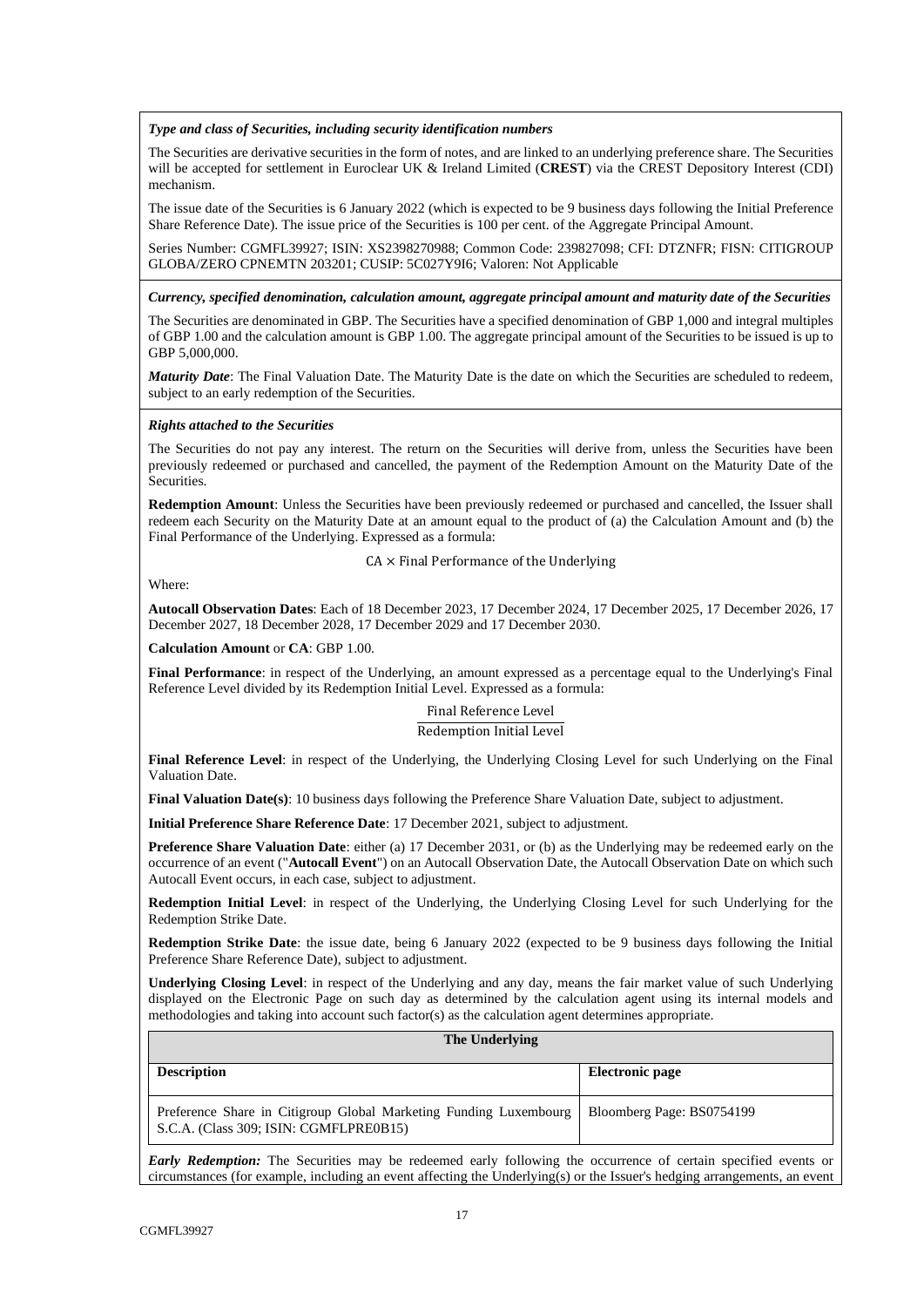of default, and circumstances relating to taxation and illegality) at an amount which will be determined by the calculation agent in accordance with the terms and conditions of the Securities.

*Meetings:* The terms and conditions of the Securities contain provisions for calling meetings of holders to consider matters affecting their interests generally. These provisions permit defined majorities to bind all holders, including holders who did not attend and vote at the relevant meeting and holders who voted in a manner contrary to the majority.

*Governing law:* The Securities will be governed by English law.

*Bail-in:* Each holder of the Securities acknowledges, accepts, consents and agrees, by its acquisition of the Securities, to be bound by the exercise of, any bail-in power by the relevant resolution authority in respect of the Securities. Any exercise of such bail-in power or other action taken by a resolution authority in respect of the Issuer or the Guarantor could materially adversely affect the value of and return on the Securities.

*Status of the Securities:* The Securities constitute direct, unconditional, unsubordinated and unsecured obligations of the Issuer and will at all times rank *pari passu* and rateably among themselves and at least *pari passu* with all other unsecured and unsubordinated outstanding obligations of the Issuer, save for such obligations as may be preferred by provisions of law that are both mandatory and of general application.

#### *Description of restrictions on free transferability of the Securities*

The Securities will be transferable, subject to offering, selling and transfer restrictions of the laws of any jurisdiction in which the Securities are offered or sold.

#### **Where will the Securities be traded?**

Application will be made by the Issuer (or on its behalf) for the Securities to be admitted to trading on the Regulated Market of the London Stock Exchange and to the Official List with effect from on or around the issue date

#### **Is there a guarantee attached to the Securities?**

*Brief description of the Guarantor:* CGML is a private company limited by shares and was incorporated in England and Wales on 21 October 1983. CGML operates under the laws of England and Wales and is domiciled in England. Its registered office is at Citigroup Centre, Canada Square, Canary Wharf, London E14 5LB and its telephone number is +44 (0)207 986 4000. The registration number of CGML is 01763297 on the register maintained by Companies House. Its LEI is XKZZ2JZF41MRHTR1V493. CGML is a wholly-owned indirect subsidiary of Citigroup Inc. and has a major international presence as a dealer, market maker and underwriter, as well as providing advisory services to a wide range of corporate, institutional and government clients.

*Nature and scope of guarantee:* The Securities issued will be unconditionally and irrevocably guaranteed by CGML pursuant to a deed of guarantee, which constitutes direct, unconditional, unsubordinated and unsecured obligations of CGML and ranks and will rank at least *pari passu* with all other outstanding, unsecured and unsubordinated obligations of CGML, save for such obligations as may be preferred by provisions of law that are both mandatory and of general application.

*Key financial information of the Guarantor:* The following key financial information has been extracted from the audited non-consolidated financial statements of the Guarantor for the years ended 31 December 2020 and 2019.

| <b>Summary information – income statement</b>                          |                           |                                  |  |  |  |  |
|------------------------------------------------------------------------|---------------------------|----------------------------------|--|--|--|--|
|                                                                        | Year ended 31 December    | Year ended 31 December           |  |  |  |  |
|                                                                        | 2020 (audited)            | 2019 (audited)                   |  |  |  |  |
| Profit after taxation ( <i>in millions of U.S. dollars</i> )           | 1.023                     | 311                              |  |  |  |  |
| Summary information – balance sheet                                    |                           |                                  |  |  |  |  |
|                                                                        | Year ended 31 December    | Year ended 31 December           |  |  |  |  |
|                                                                        | 2020 (audited)            | 2019 (audited)                   |  |  |  |  |
| Net financial debt (long term debt plus short term debt minus          | 12.442                    | 15,084                           |  |  |  |  |
| cash) (in millions of U.S. dollars)                                    |                           |                                  |  |  |  |  |
| Debt to equity ratio (total liabilities/total shareholder equity)      | 23                        | 23                               |  |  |  |  |
| Summary information – cash flow statement                              |                           |                                  |  |  |  |  |
|                                                                        | Year ended 31<br>December | Year ended 31<br><b>December</b> |  |  |  |  |
|                                                                        | 2020 (audited)            | 2019 (audited)                   |  |  |  |  |
| Net cash flows from operating activities <i>(in millions of U.S.</i> ) | 301                       | (809)                            |  |  |  |  |
| dollars)                                                               |                           |                                  |  |  |  |  |
| Net cash flows from financing activities (in millions of U.S.          | 2.333                     | 333                              |  |  |  |  |
| dollars)                                                               |                           |                                  |  |  |  |  |
| Net cash flows from investing activities <i>(in millions of U.S.</i> ) | (690)                     | (762)                            |  |  |  |  |
| dollars)                                                               |                           |                                  |  |  |  |  |

*Qualifications in audit report on historical financial information:* There are no qualifications in the audit report of the Guarantor on its audited historical financial information.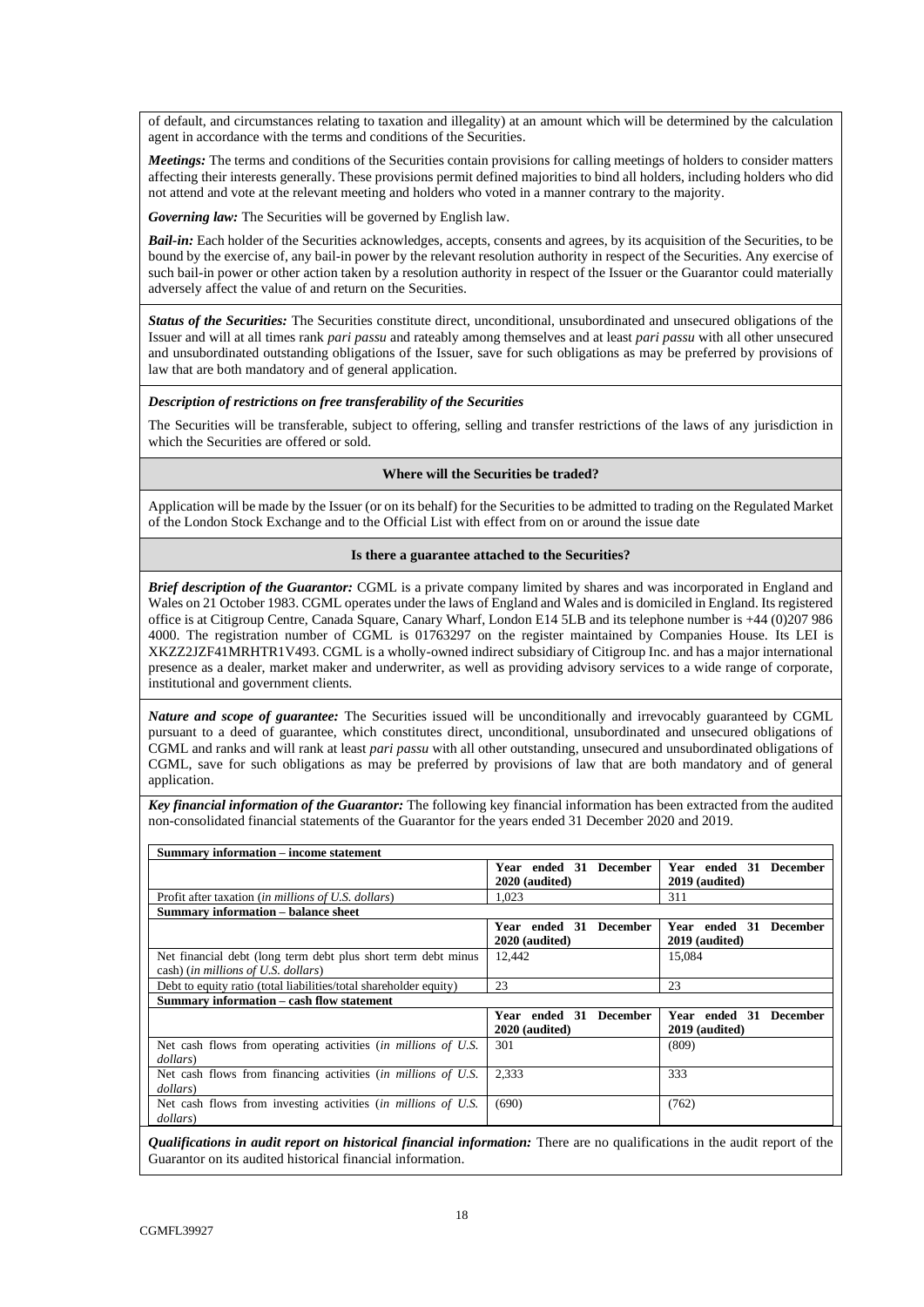*Key risks in respect of the Guarantor:* The Guarantor is subject to the following key risks:

- The Guarantor is exposed to concentrations of risk, particularly credit and market risk. As regulatory or market developments continue to lead to increased centralisation of trading activities, the Guarantor could experience an increase in concentration of risk, which could limit the effectiveness of any hedging strategies and cause the Guarantor to incur significant losses. The Guarantor may be affected by macroeconomic, geopolitical and other challenges, uncertainties and volatilities, including the global COVID-19 pandemic, which may negatively impact the businesses of the Guarantor and its ability to fulfil its obligations under the Securities, and the value of and return on the Securities.
- The Guarantor may not be able to maintain its current ratings. If a rating agency reduces, suspends or withdraws its rating of the Guarantor and/or any affiliate thereof, the liquidity and market value of the Securities are likely to be adversely affected. Ratings downgrades could also have a negative impact on other funding sources, such as secured financing and other margin requirements, for which there are no explicit triggers.
- If the relevant resolution authority is satisfied that the Guarantor is failing or likely to fail, and subject to certain other conditions being satisfied, the Guarantor may be subject to action taken by the resolution authority, including potentially the write down of claims of unsecured creditors of the Guarantor (such as under the deed of guarantee) and the conversion of unsecured debt claims (such as the under the deed of guarantee) to other instruments (e.g. equity shares), the transfer of all or part of the Guarantor's business to another entity, or other resolution measures. As a result of any such action, investors could lose some or all of their investment in the Securities.

#### **What are the key risks that are specific to the Securities?**

The Securities are subject to the following key risks:

- You should be prepared to sustain a total or partial loss of the purchase price of your Securities. The value of Securities prior to their scheduled redemption may vary due to a number of interrelated factors, including the value, dividend yield and volatility of the Underlying(s) and any changes in interim interest rates if applicable, and a sale of Securities prior to their scheduled redemption may be at a substantial discount from the original purchase price and you may lose some or all of your investment. If, at maturity, the Final Reference Level of the Underlying is less than its Redemption Initial Level, the Securities may be redeemed for less than your initial investment or even zero. Further, you will receive no interest during the term of the Securities.
- The Issuer's obligations under the Securities and the Guarantor's obligations under the deed of guarantee represent general contractual obligations of each respective entity and of no other person. Accordingly, payments under the Securities are subject to the credit risk of the Issuer and the Guarantor. Securityholders will not have recourse to any secured assets of the Issuer and Guarantor in the event that the Issuer or Guarantor is unable to meet its obligations under the Securities, including in the event of an insolvency, and therefore risk losing some or all of their investment.
- Securities may have no established trading market when issued, and one may never develop, so investors should be prepared to hold the Securities until maturity. If a market does develop, it may not be very liquid. Consequently, you may not be able to sell your Securities easily or at all or at prices equal to or higher than your initial investment and in fact any such price may be substantially less than the original purchase price. Illiquidity may have a severely adverse effect on the market value of Securities.
- Amounts due in respect of the Securities are linked to the performance of the Underlying(s), which is a preference share. The value of the preference share will depend on the terms and conditions of such preference share (in particular the provisions relating to the return and the performance of the underlying asset(s) of such preference share ("**Preference Share Underlying(s)**")) and the financial condition and standing of the preference share issuer. If the value of the preference share decreases the value of the Securities and the redemption amount payable at their maturity are expected to decrease correspondingly.
- The levels and basis of taxation on the Securities and any reliefs for such taxation will depend on your individual circumstances and could change at any time. The tax and regulatory characterisation of the Securities may change over the life of the Securities. This could have adverse consequences for you.
- The Securities do not create an actual interest in, or ownership of, an Underlying and accordingly you will not have voting rights or rights to receive distributions or any other rights with respect to an Underlying. A Security will not represent a claim against an Underlying and, in the event that the amount paid on redemption of the Securities is less than your investment, you will not have recourse under any relevant Security to an Underlying in respect of such Securities. You will have no legal or beneficial interest in an Underlying. You may receive a lower return on the Securities than you would have received had you invested directly in an Underlying or through another product.
- The terms and conditions of the preference share include provisions dealing with the postponement of a valuation date, if any date used for the valuation or any determination of any Preference Share Underlying is delayed or the value/level of the relevant Preference Share Underlying is determined using a fall-back by reason of a nonscheduled trading day, a disrupted day or the occurrence of an adjustment event, such postponement or fall-back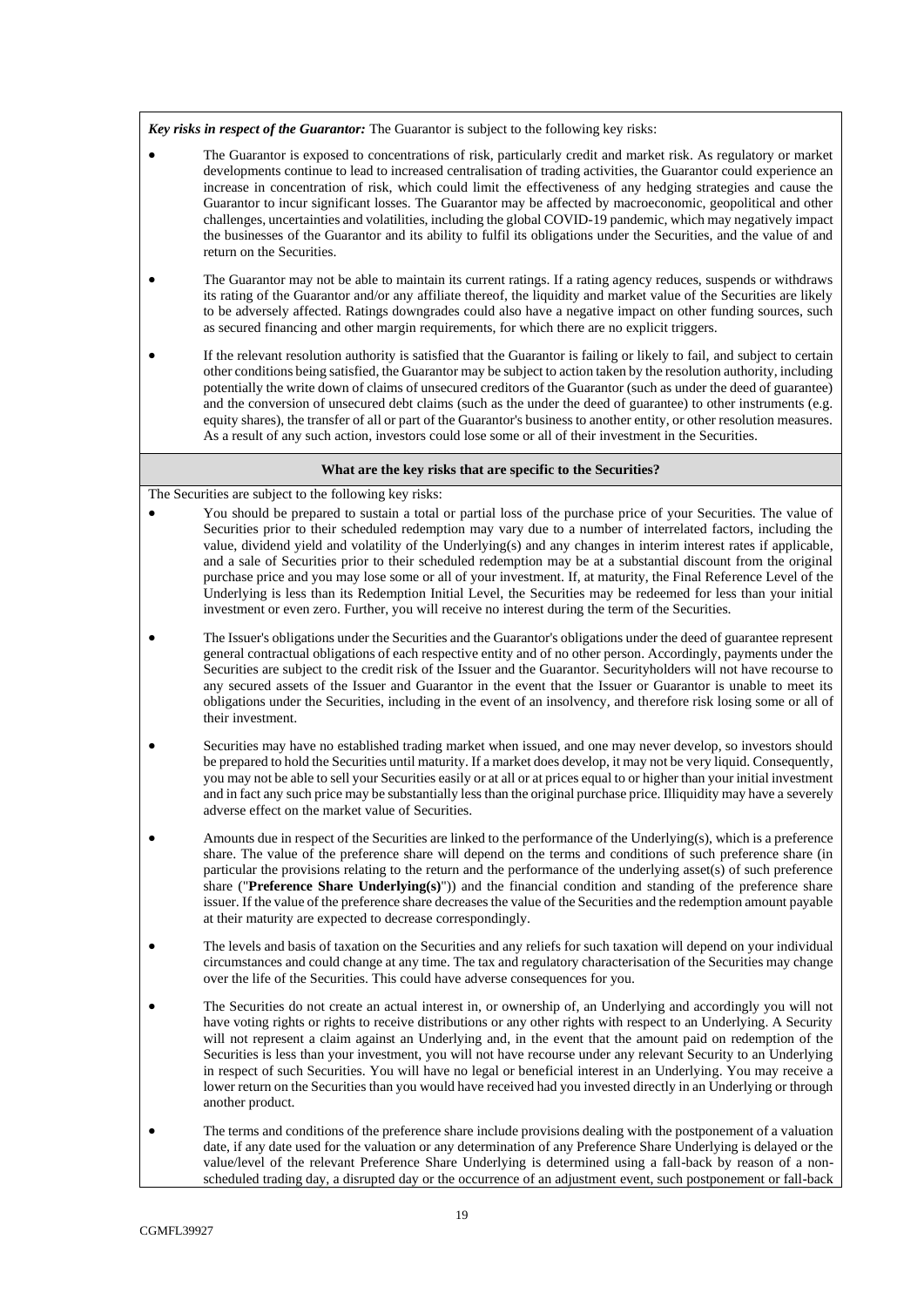determined may have a material adverse effect on the value of and return on the preference share and in turn the Securities. The terms and conditions of the preference share include provisions relating to adjustment events. The occurrence of any such adjustment event may result in an adjustment to the terms of the preference share or its early redemption. Any such adjustment will be reflected in the value of the Securities and may have an adverse effect on the value of such Securities. If the preference share is redeemed early, the Securities will also be redeemed early.

- The terms and conditions of the Securities include provisions dealing with the postponement of dates on which the price of an Underlying is scheduled to be taken. Such postponement or alternative provisions for valuation provided in the terms and conditions of the Securities may have an adverse effect on the value of such Securities.
- In certain circumstances (for example, following an event of default or certain events affecting an Underlying or the Issuer's hedging arrangements, or for reasons relating to taxation or illegality), the Securities may be early redeemed. If the Securities are redeemed early, the amount paid may be less than your initial investment and you may therefore sustain a loss.

# **KEY INFORMATION ON THE OFFER OF SECURITIES TO THE PUBLIC AND/OR THE ADMISSION TO TRADING ON A REGULATED MARKET**

# **Under which conditions and timetable can I invest in the Securities?**

## *Terms and conditions of the offer*

An offer of the Securities will be made in the United Kingdom during the period from (and including) 25 October 2021 to (and including) 17 December 2021. Such period may be shortened at the option of the Issuer. The Issuer reserves the right to cancel the offer of the Securities.

The offer price is GBP 1.00 per calculation amount, and the minimum subscription amount is GBP 1,000. The Issuer may decline in whole or in part an application for the Securities and/or accept subscriptions which would exceed the aggregate principal amount of GBP 5,000,000. In the event that subscriptions for Securities are reduced due to over-subscription, the Issuer will allot Securities to applicants on a pro rata basis, rounded up or down to the nearest integral multiple of GBP 1.00 in principal amount of Securities, as determined by the Issuer, and subject to a minimum allotment per applicant of the calculation amount.

Description of the application process: Applications for the purchase of Securities may be made by a prospective investor in the United Kingdom to the Authorised Offeror. Each prospective investor in the United Kingdom should ascertain from the Authorised Offeror when the Authorised Offeror will require receipt of cleared funds from it in respect of its application for the purchase of any Securities and the manner in which payment should be made to the Authorised Offeror.

Details of method and time limits for paying up and delivering the Securities: Securities will be available on a delivery versus payment basis. The Issuer estimates that the Securities will be delivered to the purchaser's respective book-entry securities accounts on or around the issue date.

Manner in and date on which results of the offer are to be made public: By means of a notice published by the Issuer on the website of the Issuer and/or the Dealer [\(https://citibankinternational.co.uk/EN/Home\)](https://citibankinternational.co.uk/EN/Home).

## *Estimated expenses or taxes charged to investor by issuer/offeror*

The dealer and/or any distributors will be paid up to 3.00 per cent. per Specified Denomination as fees in relation to the issue of Securities. Apart from the offer price, the Issuer is not aware of any expenses and taxes specifically charged to the subscriber or purchaser in the United Kingdom.

#### **Who is the offeror and/or the person asking for admission to trading?**

*Authorised Offeror:* The Authorised Offeror is Mariana UFP LLP, at 100 Cannon Street, London, EC4N 6EH, United Kingdom. Its LEI is 213800YRA1J9QFBMU217.

# **Why is the Prospectus being produced?**

#### *Use and estimated net amount of proceeds*

The net proceeds of the issue of the Securities will be used primarily to grant loans or other forms of funding to CGML and any entity belonging to the same Group, and may be used to finance the Issuer itself. The estimated net amount of proceeds is 100 per cent. of the final aggregate principal amount of the Securities issued on the issue date.

*Underwriting agreement on a firm commitment basis:* The offer of the Securities is not subject to an underwriting agreement on a firm commitment basis.

## *Description of any interest material to the issue/offer, including conflicting interests*

Fees are payable to the distributor(s). The terms of the Securities confer on the Issuer, the calculation agent and certain other persons discretion in making judgements, determinations and calculations in relation to the Securities. Potential conflicts of interest may exist between the Issuer, calculation agent and holders of the Securities, including with respect to such